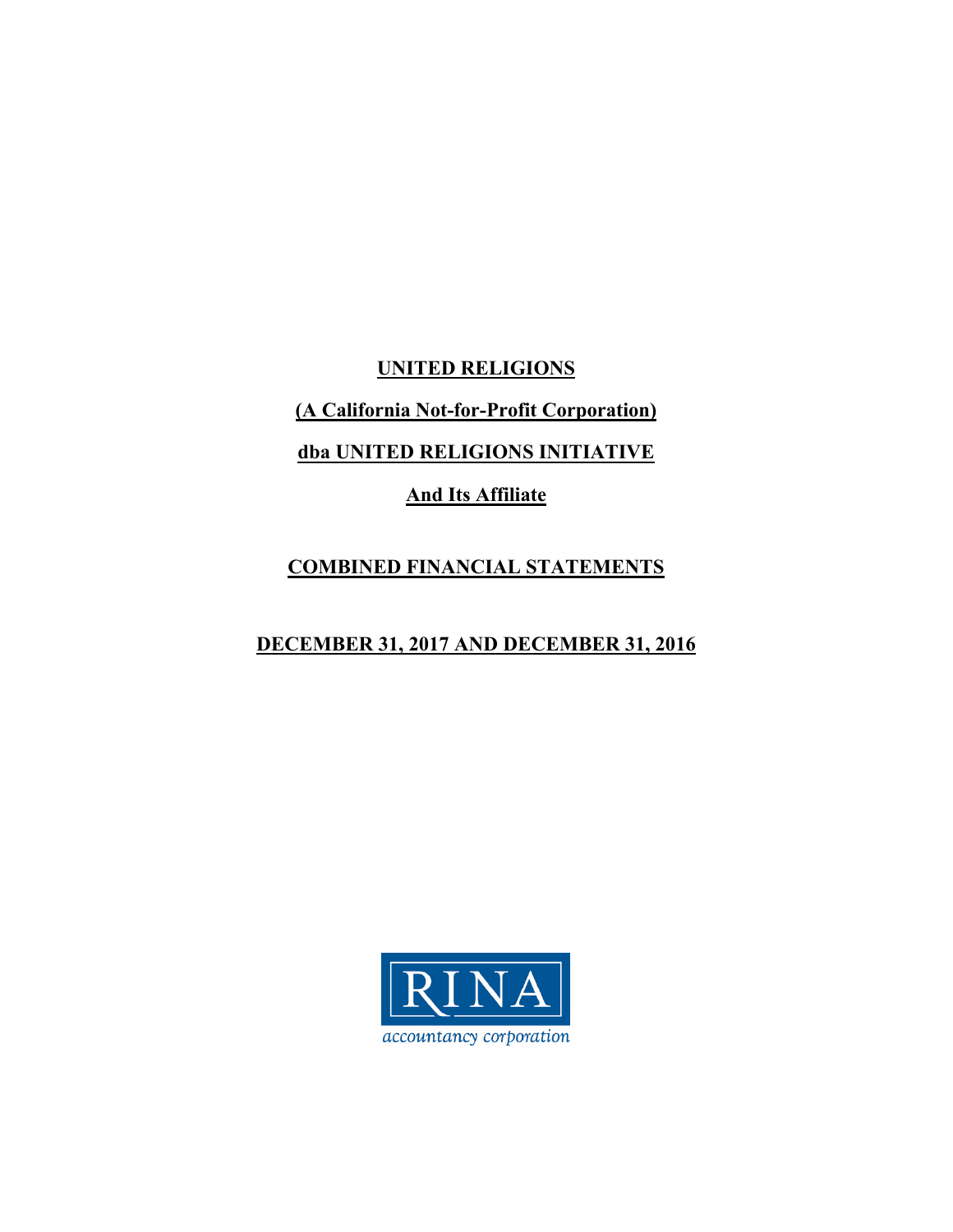## **TABLE OF CONTENTS DECEMBER 31, 2017 AND DECEMBER 31, 2016**

#### **Page(s)**

| Independent auditors' report                                            | $2 - 3$   |
|-------------------------------------------------------------------------|-----------|
| Combined statements of financial position                               | 4         |
| Combined statements of activities                                       | $5 - 6$   |
| Combined statements of functional expenses                              | $7 - 8$   |
| Combined statements of cash flows                                       | 9         |
| Notes to combined financial statements                                  | $10 - 25$ |
| Supplementary information:<br>Combining statement of financial position | 27        |
| Combining statement of activities                                       | 28        |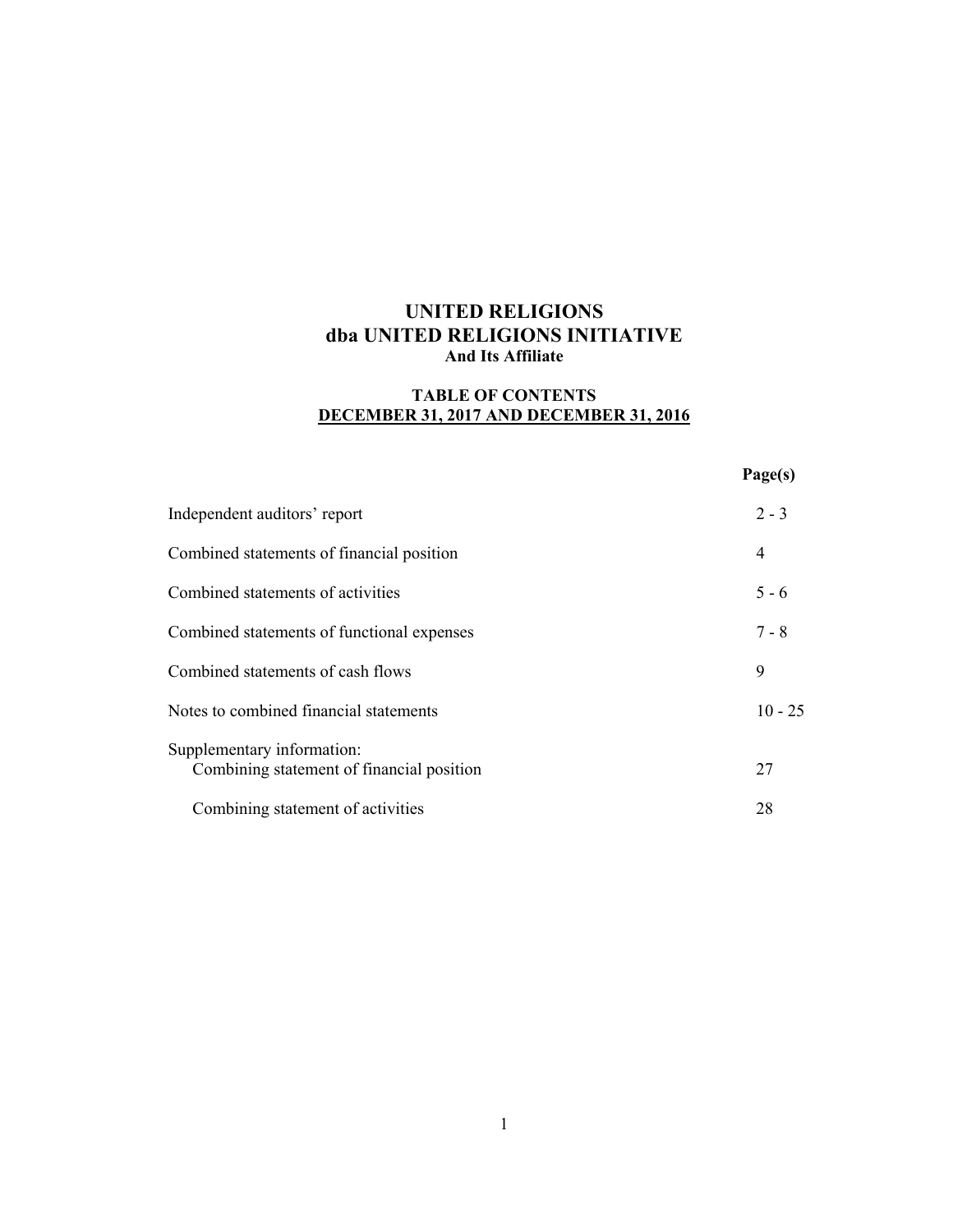

#### **Independent Auditors' Report**

Global Council of United Religions (dba United Religions Initiative)

We have audited the accompanying combined financial statements of United Religions (dba United Religions Initiative) (a California not-for-profit organization) and Its Affiliate, which comprise the combined statements of financial position as of December 31, 2017 and December 31, 2016, and the related combined statements of activities, functional expenses and cash flows for the years then ended, and the related notes to the combined financial statements.

#### **Management's Responsibility for the Financial Statements**

United Religions' management is responsible for the preparation and fair presentation of these combined financial statements in accordance with accounting principles generally accepted in the United States of America; this includes the design, implementation, and maintenance of internal control relevant to the preparation and fair presentation of combined financial statements that are free from material misstatement, whether due to fraud or error.

#### **Auditors' Responsibility**

Our responsibility is to express an opinion on these combined financial statements based on our audits. We conducted our audit in accordance with auditing standards generally accepted in the United States of America. Those standards require that we plan and perform the audit to obtain reasonable assurance about whether the combined financial statements are free from material misstatement.

An audit involves performing procedures to obtain audit evidence about the amounts and disclosures in the combined financial statements. The procedures selected depend on the auditor's judgment, including the assessment of the risks of material misstatement of the combined financial statements, whether due to fraud or error. In making those risk assessments, the auditor considers internal control relevant to the entity's preparation and fair presentation of the combined financial statements in order to design audit procedures that are appropriate in the circumstances, but not for the purpose of expressing an opinion on the effectiveness of the entity's internal control. Accordingly, we express no such opinion. An audit also includes evaluating the appropriateness of accounting policies used and the reasonableness of significant accounting estimates made by management, as well as evaluating the overall presentation of the combined financial statements.

We believe that the audit evidence we have obtained is sufficient and appropriate to provide a basis for our audit opinion.

### **Opinion**

In our opinion, the combined financial statements referred to above present fairly, in all material respects, the financial position of United Religions as of December 31, 2017 and December 31, 2016 , and the changes in its net assets and its cash flows for the years then ended in accordance with accounting principles generally accepted in the United States of America.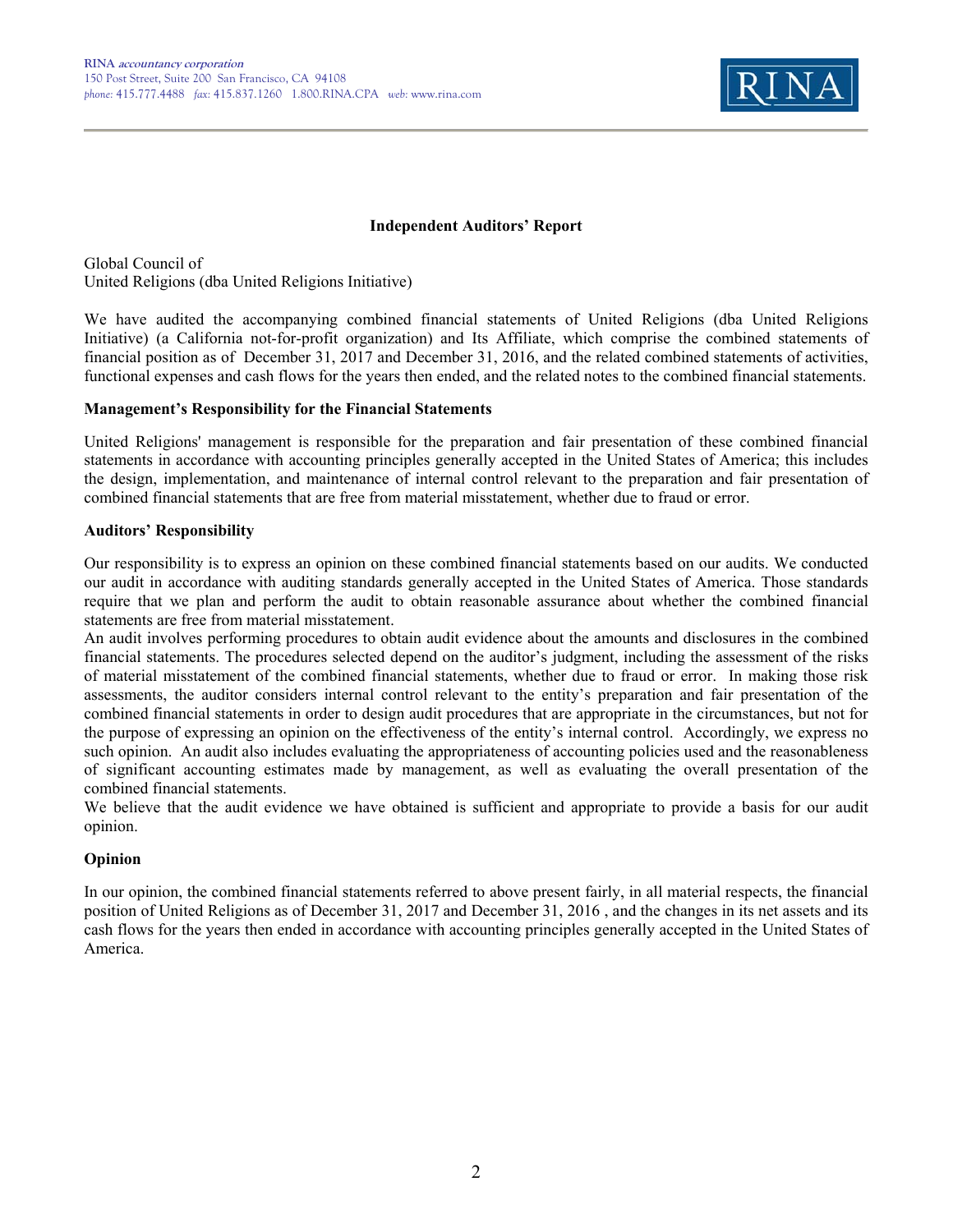#### **Report on Supplementary Information**

Our audit was conducted for the purpose of forming an opinion on the combined financial statements as a whole. The consolidating statement of financial position and consolidating statement of activities are presented for purposes of additional analysis and are not a required part of the financial statements. Such information is the responsibility of management and was derived from and relates directly to the underlying accounting and other records used to prepare the combined financial statements. The information has been subjected to the auditing procedures applied in the audit of the combined financial statements and certain additional procedures, including comparing and reconciling such information directly to the underlying accounting and other records used to prepare the combined financial statements or to the combined financial statements themselves, and other additional procedures in accordance with auditing standards generally accepted in the United States of America. In our opinion, the information is fairly stated in all material respects in relation to the combined financial statements as a whole.

RINA reconstance corporation

Certified Public Accountants

San Francisco, California July 25, 2018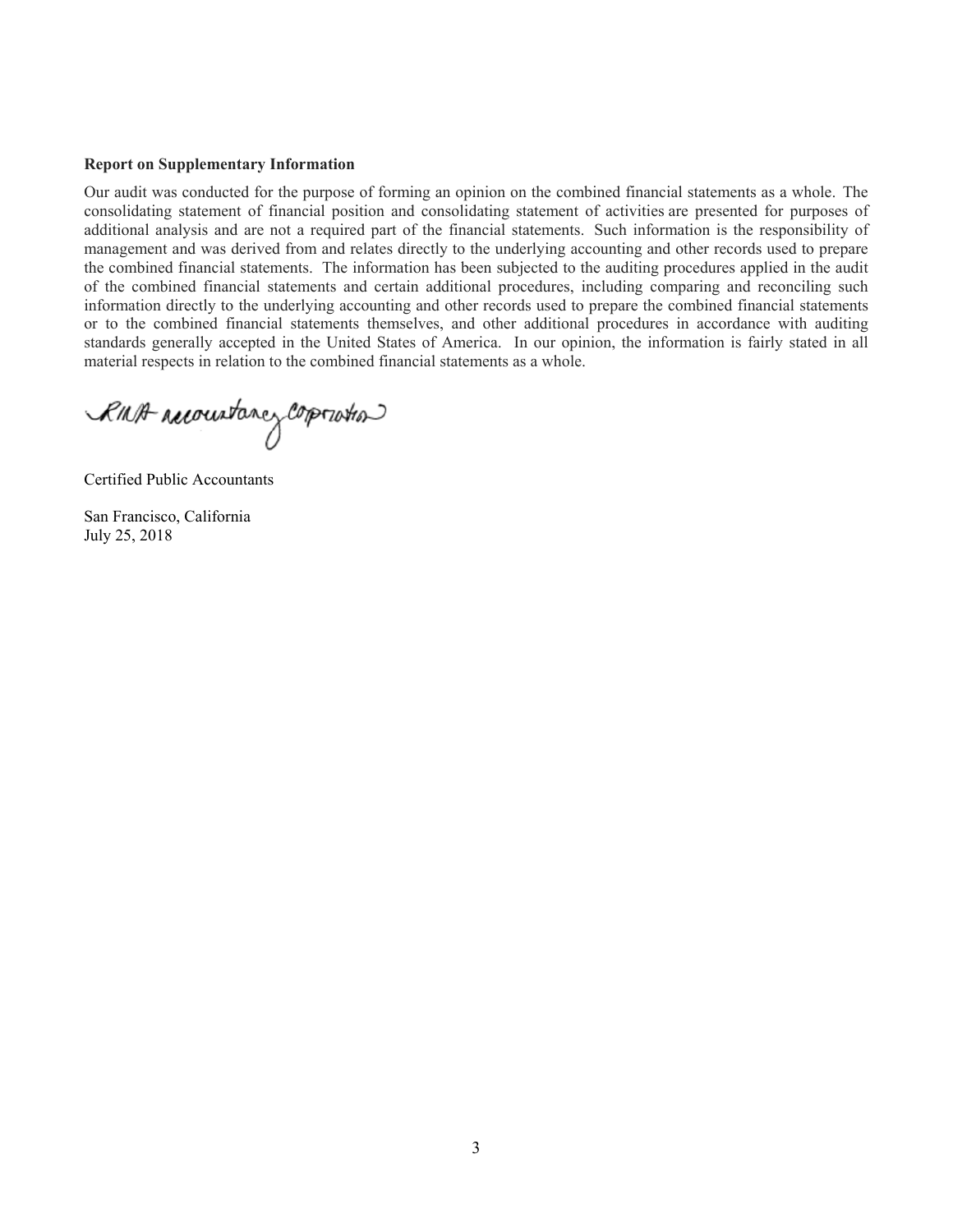## **COMBINED STATEMENTS OF FINANCIAL POSITION**

| <b>ASSETS</b>                                 | December 31, 2017 |            |                           | December 31, 2016 |
|-----------------------------------------------|-------------------|------------|---------------------------|-------------------|
| <b>CURRENT:</b>                               |                   |            |                           |                   |
| Cash and cash equivalents                     | $\mathcal{S}$     | 1,117,953  | \$                        | 643,004           |
| Investments                                   |                   | 5,426      |                           | 2,227,436         |
| Current portion of pledges receivable         |                   | 794,739    |                           | 1,650,243         |
| Other receivables                             |                   | 3,437      |                           | 3,437             |
| Prepaid expenses and other assets             |                   | 61,515     |                           | 45,684            |
| TOTAL CURRENT ASSETS                          |                   | 1,983,070  |                           | 4,569,804         |
| OTHER:                                        |                   |            |                           |                   |
| Investments restricted for long-term purposes |                   | 12,602,170 |                           | 1,123,143         |
| Pledges receivable                            |                   | 3,881,376  |                           | 198,389           |
| Equipment and improvements, net               |                   | 20,115     |                           | 30,573            |
| Intangible assets, net                        |                   | 179,971    |                           | 157,721           |
| Deposits                                      |                   | 24,369     |                           | 17,094            |
| <b>TOTAL ASSETS</b>                           | - \$              | 18,691,071 | $\boldsymbol{\mathsf{S}}$ | 6,096,724         |
| <b>LIABILITIES AND NET ASSETS</b>             |                   |            |                           |                   |
| <b>CURRENT LIABILITIES:</b>                   |                   |            |                           |                   |
| Accounts payable and accrued expenses         | \$                | 51,132     | \$                        | 41,229            |
| Accrued vacation                              |                   | 77,421     |                           | 56,168            |
| Deferred revenue                              |                   | 28,400     |                           | 12,095            |
| TOTAL LIABILITIES (ALL CURRENT)               |                   | 156,953    |                           | 109,492           |
| <b>NET ASSETS:</b>                            |                   |            |                           |                   |
| Unrestricted:                                 |                   |            |                           |                   |
| Undesignated                                  |                   | 799,231    |                           | 1,380,835         |
| Board of Directors designated quasi-endowment |                   | 10,157,731 |                           |                   |
| Board of Directors strategic reserve fund     |                   | 1,183,382  |                           |                   |
| Total unrestricted net assets                 |                   | 12,140,344 |                           | 1,380,835         |
| Temporarily restricted                        |                   | 4,851,274  |                           | 4,356,397         |
| Permanently restricted                        |                   | 1,542,500  |                           | 250,000           |
| <b>TOTAL NET ASSETS</b>                       |                   | 18,534,118 |                           | 5,987,232         |
| TOTAL LIABILITIES AND NET ASSETS              | \$                | 18,691,071 | $\boldsymbol{\mathsf{S}}$ | 6,096,724         |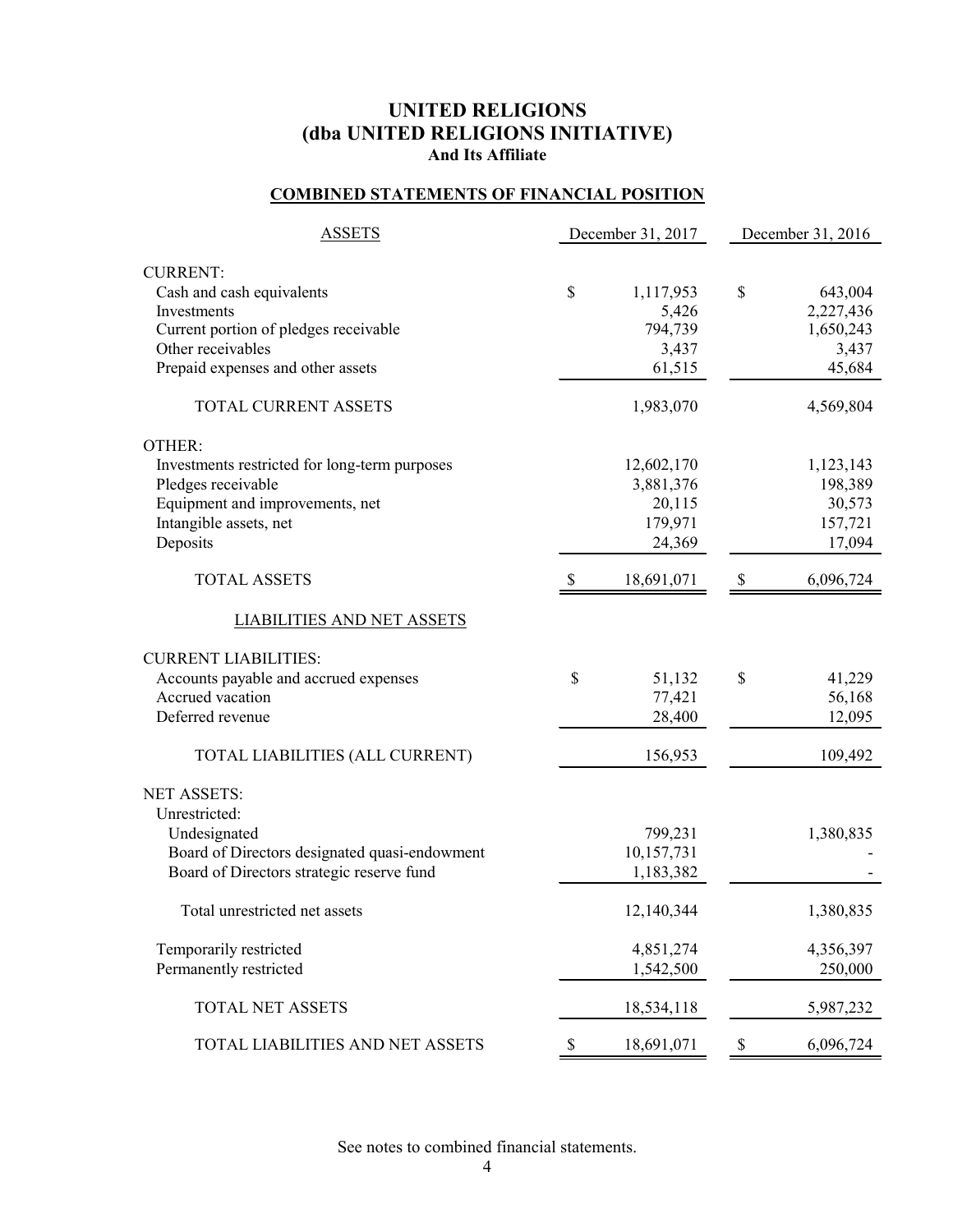## **COMBINED STATEMENTS OF ACTIVITIES**

## **YEAR ENDED DECEMBER 31, 2017**

|                                                 | Unrestricted | Temporarily<br>Restricted | Permanently<br>Restricted | Total        |
|-------------------------------------------------|--------------|---------------------------|---------------------------|--------------|
| SUPPORT AND OPERATING REVENUE:                  |              |                           |                           |              |
| <b>SUPPORT:</b>                                 |              |                           |                           |              |
| Grants and contributions                        | \$11,421,506 | \$4,147,443               | 155,500<br>\$             | \$15,724,449 |
| In-kind contributions                           | 14,074       |                           |                           | 14,074       |
| Fundraising event, net                          | 181,068      |                           |                           | 181,068      |
| Net assets released from restrictions           | 2,601,451    | (2,601,451)               |                           |              |
| <b>TOTAL SUPPORT</b>                            | 14,218,099   | 1,545,992                 | 155,500                   | 15,919,591   |
| <b>REVENUE:</b>                                 |              |                           |                           |              |
| Interest and dividends                          | 67,163       | 46,206                    |                           | 113,369      |
| Net realized and unrealized gain on investments | 356,937      | 39,679                    |                           | 396,616      |
| Other loss                                      | (205)        |                           |                           | (205)        |
| <b>TOTAL REVENUE</b>                            | 423,895      | 85,885                    |                           | 509,780      |
| TOTAL SUPPORT AND OPERATING REVENUE             | 14,641,994   | 1,631,877                 | 155,500                   | 16,429,371   |
| <b>OPERATING EXPENSES:</b>                      |              |                           |                           |              |
| Program expenses:                               |              |                           |                           |              |
| Global Community Development                    | 2,056,414    |                           |                           | 2,056,414    |
| Global Council                                  | 364,822      |                           |                           | 364,822      |
| Communications                                  | 464,240      |                           |                           | 464,240      |
| <b>Education and Outreach</b>                   | 108,852      |                           |                           | 108,852      |
| Environment                                     | 129,217      |                           |                           | 129,217      |
| Peace Building                                  | 1,057        |                           |                           | 1,057        |
| Total program services                          | 3,124,602    |                           |                           | 3,124,602    |
| Supporting services:                            |              |                           |                           |              |
| Management and general                          | 285,673      |                           |                           | 285,673      |
| Fundraising                                     | 472,210      |                           |                           | 472,210      |
| Total supporting services                       | 757,883      |                           |                           | 757,883      |
| TOTAL OPERATING EXPENSES                        | 3,882,485    |                           |                           | 3,882,485    |
| <b>CHANGE IN NET ASSETS</b>                     | 10,759,509   | 1,631,877                 | 155,500                   | 12,546,886   |
| OTHER CHANGES IN NET ASSETS:                    |              |                           |                           |              |
| Reclassification of net assets                  |              | (1, 137, 000)             | 1,137,000                 |              |
| NET ASSETS, beginning of year                   | 1,380,835    | 4,356,397                 | 250,000                   | 5,987,232    |
| NET ASSETS, end of year                         | \$12,140,344 | \$4,851,274               | \$1,542,500               | \$18,534,118 |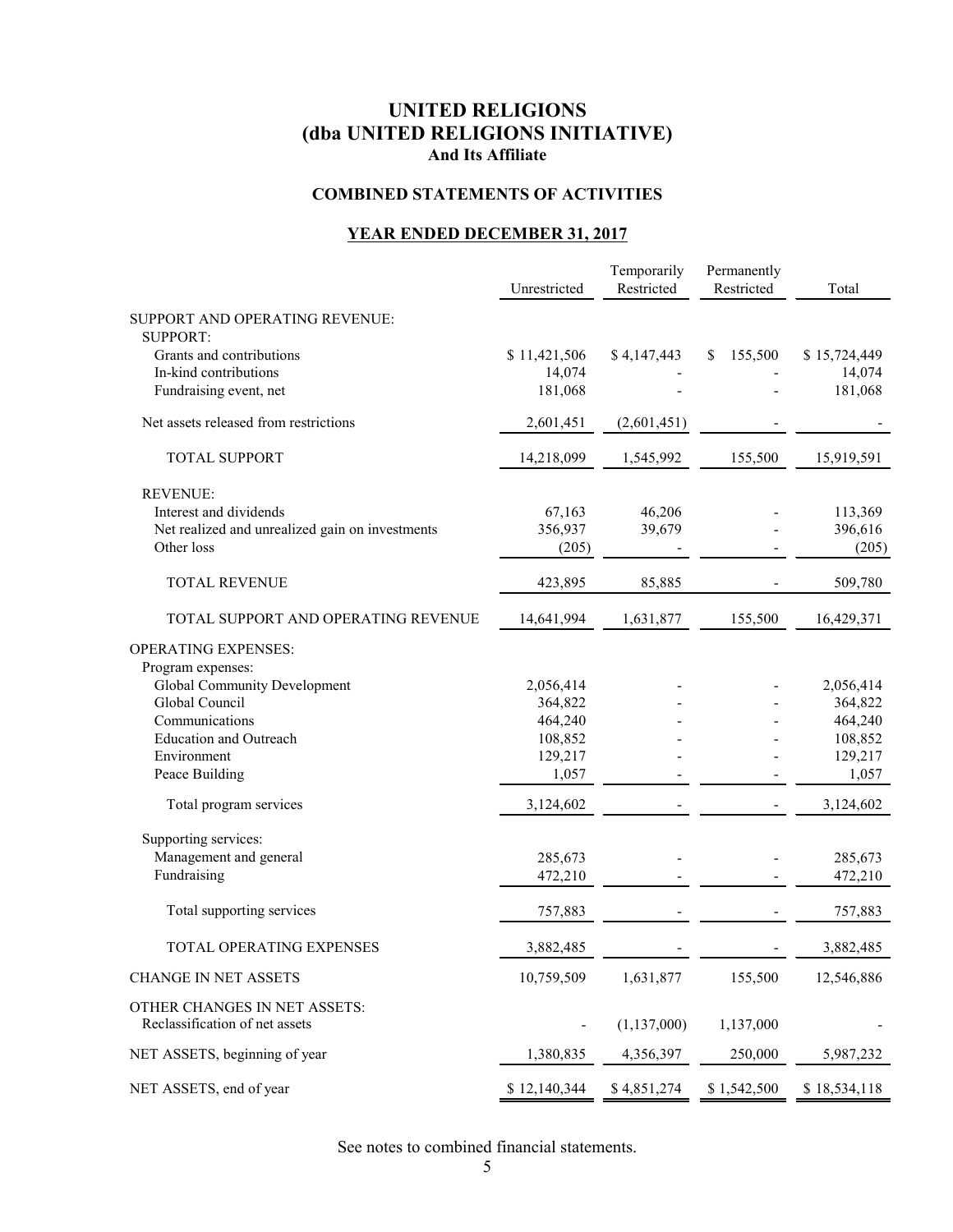## **UNITED RELIGIONS**

## **(dba UNITED RELIGIONS INITIATIVE) And Its Affiliate**

### **COMBINED STATEMENTS OF ACTIVITIES**

#### **YEAR ENDED DECEMBER 31, 2016**

| Temporarily<br>Unrestricted<br>Restricted         |                 | Permanently<br>Restricted | Total                    |                 |
|---------------------------------------------------|-----------------|---------------------------|--------------------------|-----------------|
| SUPPORT AND OPERATING REVENUE:<br><b>SUPPORT:</b> |                 |                           |                          |                 |
| Grants and contributions                          | \$<br>462,988   | \$1,780,908               | \$                       | \$<br>2,243,896 |
| In-kind contributions                             | 64,725          |                           |                          | 64,725          |
| Fundraising event, net                            | 140,331         |                           |                          | 140,331         |
| Net assets released from restrictions             | 1,775,219       | (1,775,219)               |                          |                 |
| <b>TOTAL SUPPORT</b>                              | 2,443,263       | 5,689                     |                          | 2,448,952       |
| <b>REVENUE:</b>                                   |                 |                           |                          |                 |
| Interest and dividends                            | 942             | 25,696                    |                          | 26,638          |
| Net realized and unrealized loss on investments   | (10, 381)       | 73,085                    |                          | 62,704          |
| Other income                                      | 897             |                           |                          | 897             |
| TOTAL REVENUE                                     | (8, 542)        | 98,781                    |                          | 90,239          |
| TOTAL SUPPORT AND OPERATING REVENUE               | 2,434,721       | 104,470                   |                          | 2,539,191       |
| OPERATING EXPENSES:                               |                 |                           |                          |                 |
| Program expenses:                                 |                 |                           |                          |                 |
| Global Community Development                      | 2,035,482       |                           |                          | 2,035,482       |
| Global Council                                    | 122,802         |                           |                          | 122,802         |
| Communications                                    | 411,512         |                           |                          | 411,512         |
| <b>Education and Outreach</b>                     | 114,187         |                           |                          | 114,187         |
| Environment                                       | 105,374         |                           |                          | 105,374         |
| Peace Building                                    | 5,207           |                           |                          | 5,207           |
| Total program services                            | 2,794,564       |                           |                          | 2,794,564       |
| Supporting services:                              |                 |                           |                          |                 |
| Management and general                            | 286,540         |                           |                          | 286,540         |
| Fundraising                                       | 376,060         |                           |                          | 376,060         |
| Total supporting services                         | 662,600         |                           |                          | 662,600         |
| TOTAL OPERATING EXPENSES                          | 3,457,164       |                           | $\overline{\phantom{a}}$ | 3,457,164       |
| <b>CHANGE IN NET ASSETS</b>                       | (1,022,443)     | 104,470                   |                          | (917, 973)      |
| NET ASSETS, beginning of year                     | 2,403,278       | 4,251,927                 | 250,000                  | 6,905,205       |
| NET ASSETS, end of year                           | 1,380,835<br>\$ | \$4,356,397               | 250,000<br>\$            | 5,987,232<br>\$ |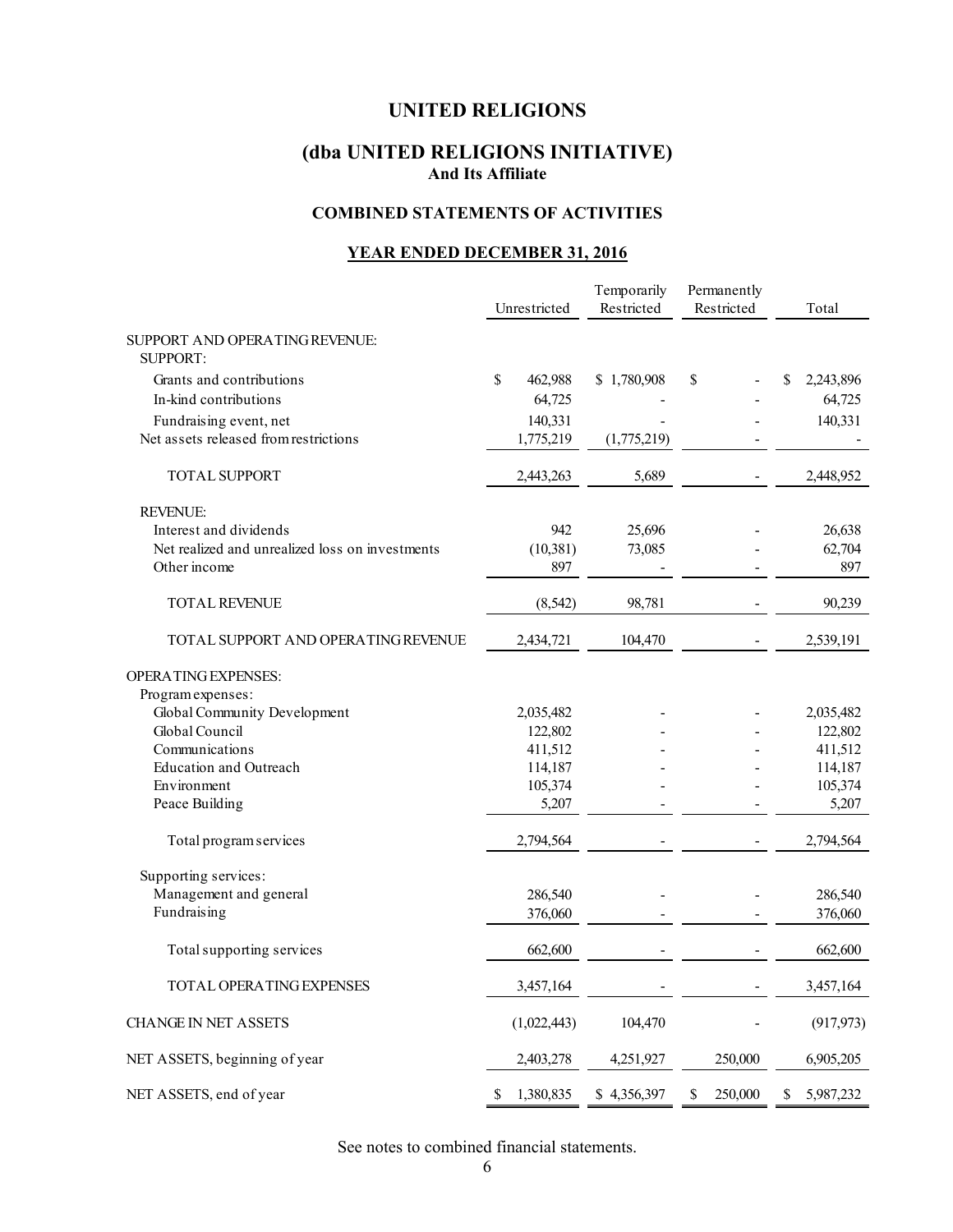### **UNITED RELIGIONS (dba UNITED RELIGIONS INITIATIVE) And Its Affiliate COMBINED STATEMENTS OF FUNCTIONAL EXPENSES**

### **YEAR ENDED DECEMBER 31, 2017**

|                                         |                                    |                   |                | Program Services         |                          |                          |                              | <b>Supportive Services</b> |                |                 |
|-----------------------------------------|------------------------------------|-------------------|----------------|--------------------------|--------------------------|--------------------------|------------------------------|----------------------------|----------------|-----------------|
|                                         | Global<br>Community<br>Development | Global<br>Council | Communications | Education &<br>Outreach  | Environment              | Peace Building           | Total<br>Program<br>Services | Management &<br>General    | Fundraising    | Total           |
| Personnel:                              |                                    |                   |                |                          |                          |                          |                              |                            |                |                 |
| Salaries                                | S<br>633,687                       | 98,151            | 287,002<br>-S  | 74,388<br>-S             | 68,032<br><sup>\$</sup>  | $\mathbb{S}$<br>779      | \$1,162,039                  | <sup>\$</sup><br>102,446   | 324,558<br>S.  | 1,589,043<br>-S |
| Severance                               |                                    |                   |                |                          |                          | $\overline{\phantom{a}}$ |                              |                            |                |                 |
| Payroll taxes                           | 40,763                             | 6,782             | 20,154         | 4,866                    | 4,775                    | 51                       | 77,391                       | 5,409                      | 22,589         | 105,389         |
| Employee benefits                       | 137,672                            | 22,139            | 52,095         | 7,140                    | 10,466                   | 221                      | 229,733                      | 20,247                     | 54,470         | 304,450         |
| Total personnel                         | 812,122                            | 127,072           | 359,251        | 86,394                   | 83,273                   | 1,051                    | 1,469,163                    | 128,102                    | 401,617        | 1,998,882       |
| Grants                                  | 929,491                            |                   |                |                          |                          | $\overline{\phantom{a}}$ | 929,491                      |                            |                | 929,491         |
| Occupancy                               | 91,602                             | 21,984            | 14,656         | 12,824                   | 9,160                    | $\sim$                   | 150,226                      | 14,656                     | 18,320         | 183,202         |
| Global Conference (GC)                  | ÷,                                 | 174,370           |                |                          |                          | $\sim$                   | 174,370                      |                            |                | 174,370         |
| Depreciation                            | $\overline{a}$                     |                   |                |                          |                          | $\overline{a}$           |                              | 90,166                     | $\overline{a}$ | 90,166          |
| Other professional services             | 52,500                             | 15,552            |                |                          | 500                      | $\overline{\phantom{a}}$ | 68,552                       | 390                        | $\sim$         | 68,942          |
| Professional services                   | 7,778                              | 1,866             | 36,311         | 1,089                    | 10,855                   | $\sim$                   | 57,899                       | 1,771                      | 1,844          | 61,514          |
| Travel - Program                        | 61,505                             | $\sim$            | ÷.             |                          |                          | $\sim$                   | 61,505                       | $\overline{\phantom{a}}$   | $\sim$         | 61,505          |
| Printing & Copying                      | 6,573                              | 1,304             | 25,643         | 761                      | 953                      | $\sim$                   | 35,234                       | 554                        | 6,199          | 41,986          |
| Travel - General                        | 19,923                             | 3,923             | 630            | $\overline{\phantom{a}}$ | 8,945                    | $\sim$                   | 33,421                       | ÷,                         | 7,726          | 41,147          |
| Miscellaneous                           | 22,050                             | 3,206             | 4,080          | 956                      | 1,164                    | $\sim$                   | 31,456                       | 2,423                      | 5,075          | 38,954          |
| Meetings and Workshops, Training        | 5,325                              | 4,791             | 1,588          |                          | 8,945                    | $\sim$                   | 20,649                       | 7,477                      | 3,465          | 31,591          |
| Accounting fees                         | 15,000                             | 3,600             | 2,400          | 2,100                    | 1,500                    | $\sim$                   | 24,600                       | 2,400                      | 3,000          | 30,000          |
| <b>Equipment Rental and Maintenance</b> | 10,492                             | 2,517             | 1,678          | 1,468                    | 1,049                    | $\sim$                   | 17,204                       | 1,810                      | 2,097          | 21,111          |
| Supplies                                | 1,186                              | 988               | 5,701          | 1,019                    | 66                       | ÷.                       | 8,960                        | 5,522                      | 5,070          | 19,552          |
| Payroll fees                            | 9,555                              | 2,293             | 1,529          | 1,338                    | 956                      | $\overline{\phantom{a}}$ | 15,671                       | 1,536                      | 1,904          | 19,111          |
| <b>Investment Fees</b>                  | $\overline{a}$                     | $\sim$            | $\sim$         | $\ddot{\phantom{1}}$     |                          |                          |                              | 14,464                     | $\overline{a}$ | 14,464          |
| Insurance                               | 6,776                              | 747               | 2,248          | 571                      | 530                      | 6                        | 10,878                       | 609                        | 2,446          | 13,933          |
| Internet/Web                            | 832                                | 182               | 5,114          | 106                      | 80                       |                          | 6,314                        | 220                        | 3,436          | 9,970           |
| Postage and shipping                    | 221                                | 40                | 34             |                          | 432                      | $\sim$                   | 727                          | 2,206                      | 5,124          | 8,057           |
| <b>Bank</b> fees                        |                                    | $\overline{a}$    |                |                          |                          |                          |                              | 6,946                      | $\sim$         | 6,946           |
| Telephone                               | 3,483                              | 388               | 259            | 226                      | 739                      |                          | 5,095                        | 262                        | 342            | 5,699           |
| Software purchase & maintenance         |                                    |                   | 2,622          |                          | 70                       |                          | 2,692                        |                            | 2,843          | 5,535           |
| Legal fees                              |                                    |                   |                |                          |                          |                          |                              | 3,631                      | $\sim$         | 3,631           |
| Events/Programs/COL                     |                                    |                   |                |                          |                          |                          |                              | ÷,                         | 1,702          | 1,702           |
| Taxes, licenses and fees                |                                    |                   |                |                          |                          |                          |                              | 528                        |                | 528             |
| Dues and subscriptions                  |                                    |                   | 495            |                          |                          |                          | 495                          |                            |                | 495             |
| Total other expenses                    | 1,244,292                          | 237,751           | 104,989        | 22,458                   | 45,945                   | 6                        | 1,655,439                    | 157,571                    | 70,593         | 1,883,603       |
| Total functional expenses               | 2,056,414<br>S                     | \$ 364,822        | -S<br>464,240  | 108,852<br>-S            | <sup>\$</sup><br>129,217 | -S<br>1,057              | \$3,124,602                  | 285,673<br><sup>\$</sup>   | \$472,210      | 3,882,485<br>-S |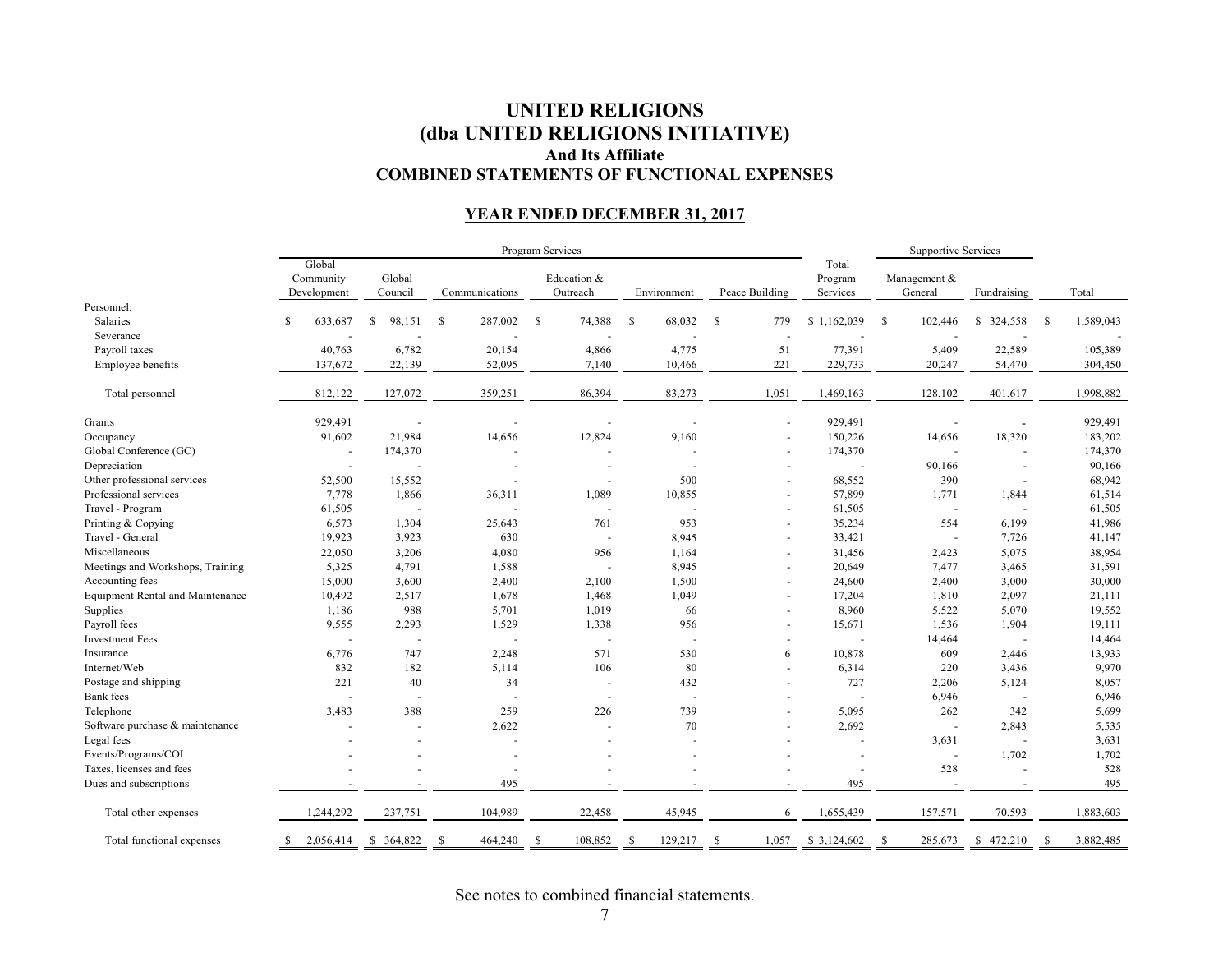#### **UNITED RELIGIONS**

## **(dba UNITED RELIGIONS INITIATIVE) And Its Affiliate COMBINED STATEMENTS OF FUNCTIONAL EXPENSES**

### **YEAR ENDED DECEMBER 31, 2016**

|                                  | Program Services                   |                   |                          |                          |                | Supportive Services      |                              |                          |                |             |
|----------------------------------|------------------------------------|-------------------|--------------------------|--------------------------|----------------|--------------------------|------------------------------|--------------------------|----------------|-------------|
|                                  | Global<br>Community<br>Development | Global<br>Council | Communications           | Education &<br>Outreach  | Environment    | Peace Building           | Total<br>Program<br>Services | Management &<br>General  | Fundraising    | Total       |
| Personnel:                       |                                    |                   |                          |                          |                |                          |                              |                          |                |             |
| Salaries                         | 697,464<br>\$                      | 41,821<br>\$      | 242,810<br><sup>\$</sup> | \$<br>73,013             | \$             | <sup>\$</sup><br>3,110   | \$1,058,218                  | <sup>\$</sup><br>93,107  | \$230,170      | \$1,381,495 |
| Severance                        |                                    |                   |                          |                          |                |                          |                              | 14,726                   | 7,500          | 22,226      |
| Payroll taxes                    | 47,638                             | 2,948             | 17,496                   | 5,124                    |                | 192                      | 73,398                       | 6,929                    | 17,012         | 97,339      |
| Employee benefits                | 134,821                            | 9,352             | 41,920                   | 6,465                    |                | 760                      | 193,318                      | 20,580                   | 41,763         | 255,661     |
| Total personnel                  | 879,923                            | 54,121            | 302,226                  | 84,602                   |                | 4,062                    | 1,324,934                    | 135,342                  | 296,445        | 1,756,721   |
| Grants                           | 875,563                            |                   |                          | 4,000                    |                |                          | 879,563                      |                          | ä,             | 879,563     |
| Occupancy                        | 88,538                             | 21,249            | 14,166                   | 12,395                   | 8,854          |                          | 145,202                      | 14,163                   | 17,708         | 177,072     |
| Depreciation                     |                                    |                   |                          |                          |                |                          | $\sim$                       | 77,113                   | $\sim$         | 77,113      |
| Professional services            | 7,816                              | 1,591             | 23,344                   | 928                      | 35,839         |                          | 69,518                       | 2,111                    | 5,408          | 77,038      |
| Legal fees                       | 28,156                             | 6,757             | 4,505                    | 3,942                    | 2,816          |                          | 46,175                       | 12,919                   | 5,631          | 64,725      |
| M iscellaneous                   | 29,331                             | 1,572             | 6,221                    | 1,570                    | 1,570          |                          | 40,264                       | 4,443                    | 6,704          | 51,411      |
| Other professional services      | 5,773                              | 12,400            | 768                      |                          | 21,800         | $\blacksquare$           | 40,741                       | 625                      | 6,144          | 47,510      |
| Travel - Program                 | 33,400                             | 1,763             | L,                       |                          | 5,577          | 948                      | 41,688                       | $\blacksquare$           | $\blacksquare$ | 41,688      |
| Travel - General                 | 18,606                             | 5,018             | 431                      |                          | 11,659         | 172                      | 35,887                       | $\blacksquare$           | $\blacksquare$ | 35,887      |
| Meetings and Workshops, Training | 10,737                             | 2,691             | 2,532                    | $\overline{\phantom{a}}$ | 9,083          | $\overline{\phantom{a}}$ | 25,042                       | 2,617                    | 6,560          | 34,218      |
| Internet/Web                     | 585                                | 140               | 29,898                   | 82                       | 201            | $\overline{\phantom{a}}$ | 30,907                       | 103                      | 596            | 31,606      |
| Printing & Copying               | 5,931                              | 1,787             | 14,209                   | 471                      | 547            |                          | 22,945                       | 712                      | 7,674          | 31,332      |
| Equipment Rental and Maintenance | 11,600                             | 2,784             | 2,805                    | 1,624                    | 1,724          |                          | 20,537                       | 2,842                    | 2,320          | 25,699      |
| Accounting fees                  | 12,750                             | 3,060             | 2,040                    | 1,785                    | 1,275          |                          | 20,910                       | 2,040                    | 2,550          | 25,500      |
| Telephone                        | 10,763                             | 3,341             | 821                      | 736                      | 2,106          |                          | 17,767                       | 1,960                    | 1,193          | 20,919      |
| Payroll fees                     | 9,419                              | 2,261             | 1,507                    | 1,319                    | 942            |                          | 15,447                       | 1,507                    | 1,884          | 18,837      |
| Supplies                         | 721                                | 360               | 1,687                    | 119                      | 331            |                          | 3,218                        | 13,144                   | 839            | 17,200      |
| <b>Bank</b> fees                 | 486                                | 18                | $\overline{a}$           | $\overline{a}$           | $\overline{4}$ | $\overline{\phantom{a}}$ | 509                          | 12,370                   | $\sim$         | 12,878      |
| Insurance                        | 5,273                              | 352               | 1,720                    | 615                      | 887            | 25                       | 8,873                        | 751                      | 2,034          | 11,658      |
| Postage and shipping             | 111                                | 1,375             | (35)                     |                          | 159            | $\overline{\phantom{a}}$ | 1,610                        | 1,595                    | 5,352          | 8,557       |
| Software purchase & maintenance  |                                    |                   | 2,561                    |                          |                |                          | 2,561                        | $\overline{a}$           | 3,924          | 6,485       |
| Dues and subscriptions           |                                    | 162               | 106                      |                          |                |                          | 268                          | $\overline{\phantom{a}}$ | 1,601          | 1,869       |
| Events/Programs/COL              |                                    |                   |                          |                          |                |                          |                              |                          | 1,471          | 1,471       |
| Taxes, licenses and fees         |                                    |                   |                          |                          |                |                          |                              | 185                      | 25             | 210         |
| Total other expenses             | 1,155,559                          | 68,681            | 109,286                  | 29,585                   | 105,374        | 1,145                    | 1,469,630                    | 151,198                  | 79,615         | 1,700,444   |
| Total functional expenses        | \$2,035,482                        | \$122,802         | 411,512<br><sup>\$</sup> | <sup>\$</sup><br>114,187 | 105,374<br>-S  | <sup>\$</sup><br>5,207   | \$2,794,564                  | 286,540<br>S             | \$ 376,060     | \$3,457,164 |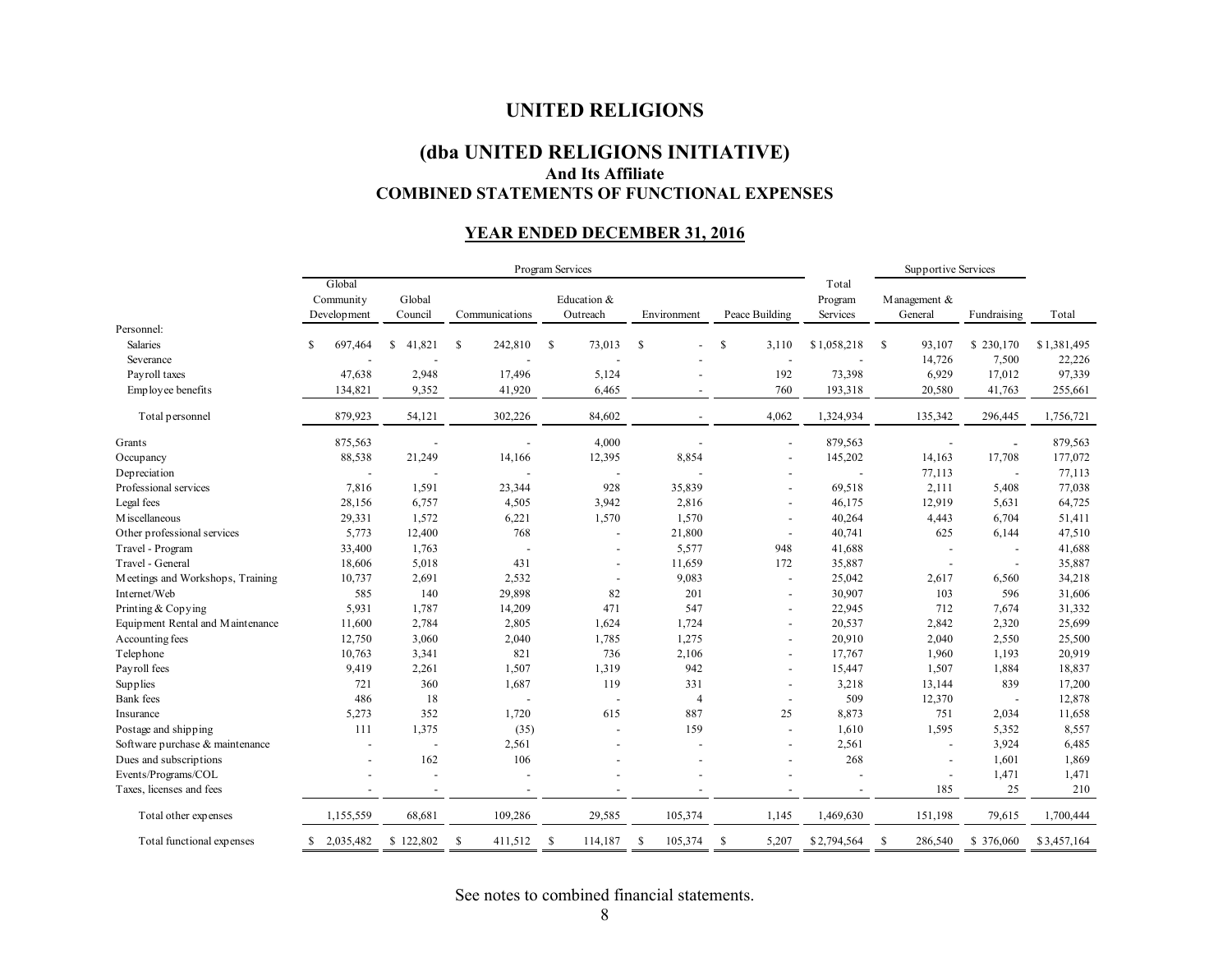## **COMBINED STATEMENTS OF CASH FLOWS**

|                                                           | Year Ended<br>December 31, 2017 |              | Year Ended<br>December 31, 2016 |             |
|-----------------------------------------------------------|---------------------------------|--------------|---------------------------------|-------------|
| CASH FLOWS FROM OPERATING ACTIVITIES:                     |                                 |              |                                 |             |
| Change in net assets                                      | \$                              | 12,546,886   | $\$$                            | (917, 973)  |
| Adjustments to reconcile change in net assets to net cash |                                 |              |                                 |             |
| provided (used) by operating activities:                  |                                 |              |                                 |             |
| Depreciation and amortization                             |                                 | 90,166       |                                 | 77,113      |
| Net realized and unrealized (gains) loss on investments   |                                 | (396,956)    |                                 | (62, 663)   |
| Donated stock                                             |                                 | (12,071)     |                                 | (306, 786)  |
| Loss on asset disposal                                    |                                 | 300          |                                 |             |
| Permanently restricted contributions                      |                                 | (155,500)    |                                 |             |
| Changes in operating assets and liabilities:              |                                 |              |                                 |             |
| Pledges receivable                                        |                                 | (2,827,483)  |                                 | 496,449     |
| Other receivables                                         |                                 |              |                                 | 7,383       |
| Prepaid expenses and other assets                         |                                 | (15, 831)    |                                 | (6,514)     |
| Deposits                                                  |                                 | (7,275)      |                                 |             |
| Accounts payable and accrued expenses                     |                                 | 31,156       |                                 | (13,672)    |
| Deferred revenue                                          |                                 | 16,305       |                                 | 7,095       |
|                                                           |                                 |              |                                 |             |
| NET CASH PROVIDED (USED) BY OPERATING                     |                                 |              |                                 |             |
| <b>ACTIVITIES</b>                                         |                                 | 9,269,697    |                                 | (719, 568)  |
|                                                           |                                 |              |                                 |             |
| CASH FLOWS FROM INVESTING ACTIVITIES:                     |                                 |              |                                 |             |
| Purchases of equipment                                    |                                 |              |                                 | (11,217)    |
| Purchases of intangible assets                            |                                 | (102, 258)   |                                 | (38,217)    |
| Purchases of securities                                   |                                 | (11,908,295) |                                 | (2,227,283) |
| Interest and dividends reinvested                         |                                 | (112, 445)   |                                 | (25, 848)   |
| Proceeds from sales of investments                        |                                 | 3,172,750    |                                 | 1,796,365   |
|                                                           |                                 |              |                                 |             |
| NET CASH USED BY INVESTING                                |                                 |              |                                 |             |
| <b>ACTIVITIES</b>                                         |                                 | (8,950,248)  |                                 | (506,200)   |
|                                                           |                                 |              |                                 |             |
| CASH FLOWS FROM FINANCING ACTIVITIES:                     |                                 |              |                                 |             |
| Permanently restricted contributions received             |                                 | 155,500      |                                 |             |
|                                                           |                                 |              |                                 |             |
| NET CASH PROVIDED BY FINANCING                            |                                 |              |                                 |             |
| <b>ACTIVITIES</b>                                         |                                 | 155,500      |                                 |             |
|                                                           |                                 |              |                                 |             |
| NET INCREASE (DECREASE) IN CASH AND CASH EQUIVALENTS      |                                 | 474,949      |                                 | (1,225,768) |
|                                                           |                                 |              |                                 |             |
| CASH AND CASH EQUIVALENTS, beginning of year              |                                 | 643,004      |                                 | 1,868,772   |
|                                                           |                                 |              |                                 |             |
| CASH AND CASH EQUIVALENTS, end of year                    | \$                              | 1,117,953    | $\mathbb{S}$                    | 643,004     |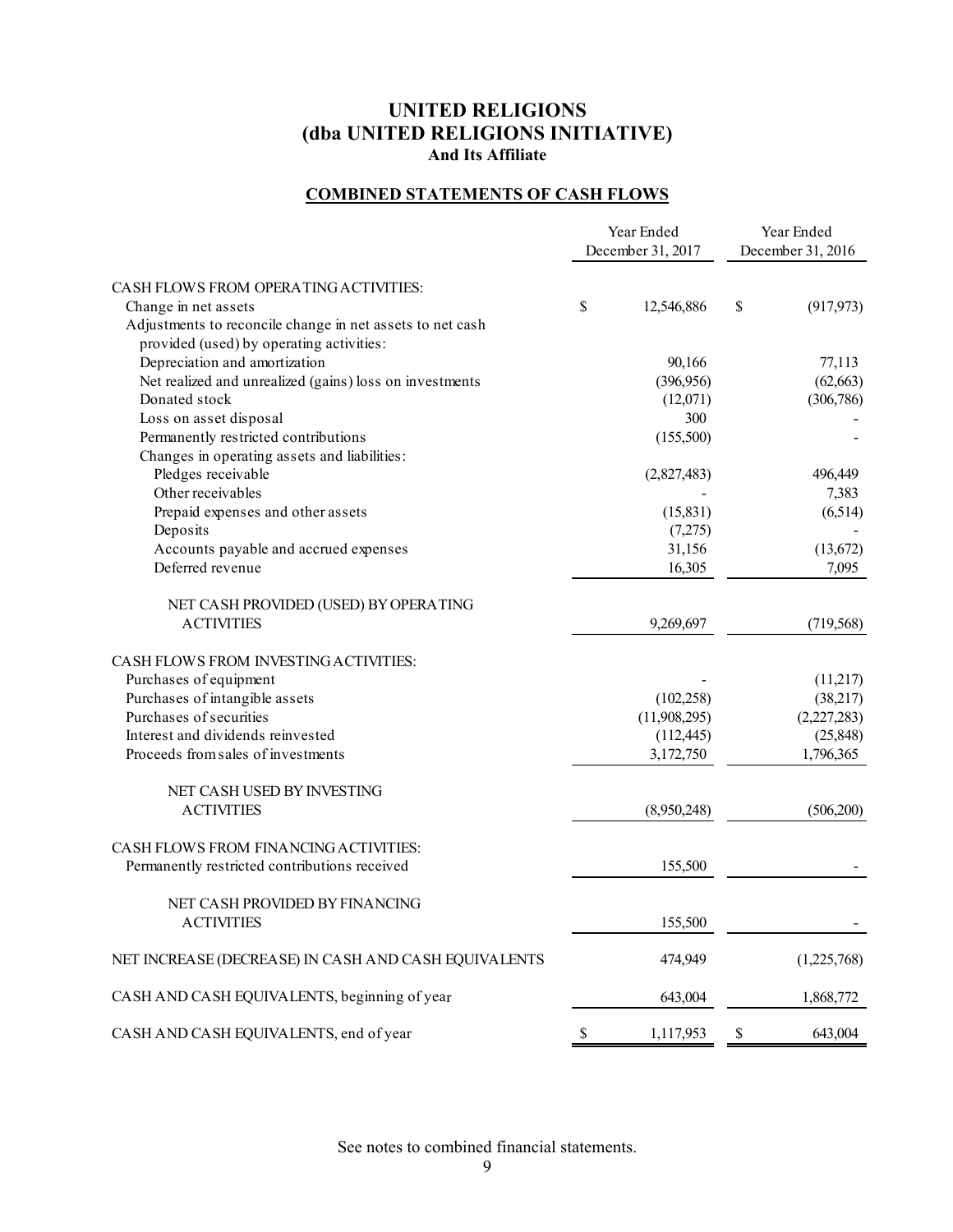#### **NOTES TO COMBINED FINANCIAL STATEMENTS - DECEMBER 31, 2017 AND DECEMBER 31, 2016**

### **Note 1. DESCRIPTION OF ORGANIZATION AND NATURE OF ACTIVITIES:**

Founded in 2000, United Religions Initiative (URI) is a 501(c)(3) international organization registered in the State of California. Its purpose is to promote enduring, daily interfaith cooperation by engaging people at the grassroots level to build bridges of understanding across religious and cultural differences and work together for the good of their communities and the world. We implement our mission by creating a vital transformative network that connects, enables, trains and amplifies the work of locally based groups. URI's network enables grassroots leaders to selforganize in accord with URI's purpose and principles, implement local initiatives, exchange inspiration, ideas and knowledge, and deepen mutual understanding and respect through strong interpersonal relationships. URI's network strengthens the capacity of member groups and organizations to engage in community actions that meet their most pressing needs, such as poverty, conflict resolution, environmental sustainability, education, women's empowerment, inter-religious dialogue and advocacy for human rights.

The United Religions Initiative Foundation is an independent  $501(c)(3)$  organization which was created by the URI's Global Council (URI's international Board of Trustees) as a competent, trustworthy vehicle for investing and managing a major endowment dedicated to supporting URI's core activities around the world. The officers of the Foundation, whose members are approved by the Global Council, oversee URI investments and monitor endowment investment performance and the usage of funds by the URI organization; communicate regularly with the Global Council to receive its guidance and understand organizational needs as well as to inform and guide the Global Council about URI investments. URI Activities include:

**Global Network Development:** In 17 years, URI has grown from 83 founding member organizations, called Cooperation Circles (CCs), to more than 900 groups in over 100 countries. Collectively, CCs have more than 600,000 members and touch the lives of 2.6 million people around the world. URI's unique global network of grassroots CCs calls forth locally initiated actions by self-supporting groups and organizations. CCs can be small groups organizing for the first time or well-established organizations. Every CC must have at least seven members, three of whom must be from a different religion, spiritual expression or indigenous tradition.

URI's organizational structure includes eight regions which are staffed by 17 regional coordinators who supervise regional staff, coordinate regional leadership teams that include trustees, and Cooperation Circle members. The primary work of the regional bases is to provide direct communication with and network support for CCs. Network benefits include: helping CCs build capacity, raising visibility for CC work, assisting CCs in creating partnerships, connecting with policy-makers, organizing local and regional gatherings and trainings, and seeding new CCs. CCs are inspired and sustained in their work by active participation in URI's vital network with other CCs with whom they generate connection, communication, co-mentoring and shared learning. URI's Global Support Office, which is based in San Francisco, provides accountability, training and consultation for regional coordinators, regional staff and regional leadership teams. URI's Global Support Office oversees the operations of the URI network, energizing the network by supporting regional leadership teams, creating a flow of quality information, maintaining a CC member database, managing finance, publicizing CC impact worldwide, engaging in fundraising, and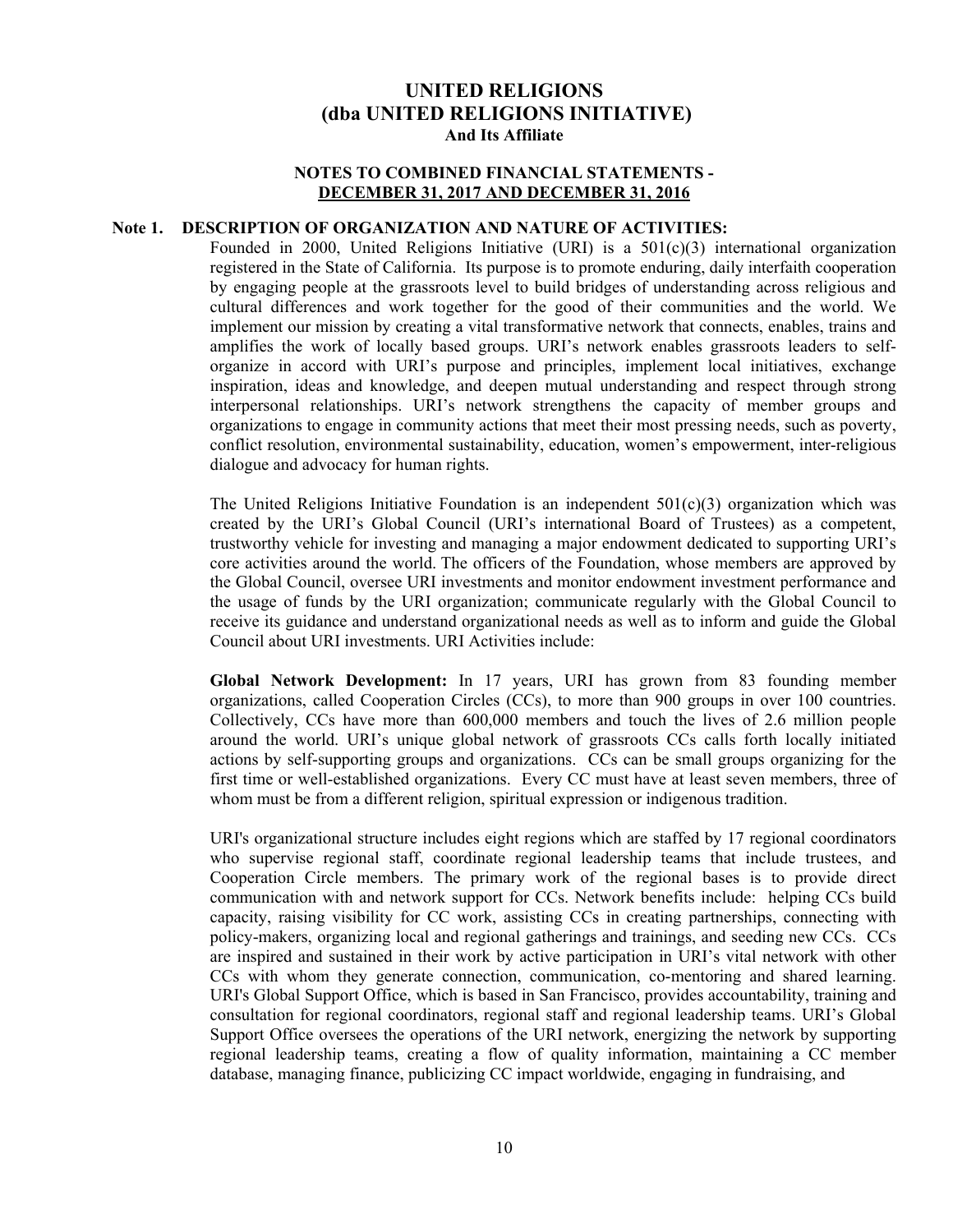#### **NOTES TO COMBINED FINANCIAL STATEMENTS - DECEMBER 31, 2017 AND DECEMBER 31, 2016**

### **Note 1. DESCRIPTION OF ORGANIZATION AND NATURE OF ACTIVITIES (Continued):**

providing focused resource support and training in areas such as conflict transformation, the environment, women's empowerment, and youth leadership. The Executive Director, Chair of the URI Global Council and URI's President, working on behalf of an elected 30-member Global Council of Trustees, lead the URI network and are supported by 16 global support staff.

**Global Council:** The Global Council (URI's international board of trustees) is URI's governing body. With trustees from 22 countries representing diverse religious and indigenous traditions, the Global Council brings its grassroots experience to URI's ongoing strategic planning, network development and global engagement and serves to increase URI's presence all over the world. The Global Council currently meets once a year in person, and three times a year by video conference call. In between these meetings, the Council operates through working committees that communicate by email and conference calls. Members of the Global Council also represent regions and sit on Regional Leadership Teams that plan and implement regional strategies to build network benefits to member CCs and develop collective global campaigns, such as mobilizing CCs around the world to participate in the International Day of Peace on September 21.

**Communications:** URI's international network relies on a robust communication system. URI's global website, www.uri.org, is designed to magnify URI's impact, highlight CC successes, connect CCs, provide resource information to CCs, and encourage global campaigns for collective global action and more. Additionally, URI produces bi-weekly e-newsletters called YOU ARE I, a print newsletter series called InterAction, an Annual Report, as well as other print, online and multimedia collateral for the network. In the social media domain, URI is enhanced by engaging audiences on Facebook, Twitter and YouTube. Communications also includes managing press relations and facilitating an accessible exchange of resources and best practices within the different regions to create stronger communities of practice within URI. Given fast paced technological change, Communications studies new systems, makes recommendations to URI and has launched a new website in 2017.

**Education and Outreach:** To strengthen the effectiveness of CCs to accomplish their goals, exchanges of various kinds of expertise take place among CC members. URI provides training to help CCs effectively take part in a global network of support and provides CCs with in-depth interviews that deepen understanding of their impact and potential. URI designs local, national and regional gatherings for CCs to meet face-to-face to share resources, receive training, and give and receive mutual support. URI collaborates with member groups worldwide to assess the impact of belonging to the URI network as both contributors to the network and receivers of benefits.

URI's website includes an interfaith teachers' curriculum for elementary and middle school students, as well as an extensive resource section. In addition to educational support, CC members, staff and the Global Council engage in strategic networking, both to share URI's work and to promote new partnerships to support the development of that work. Extensive work is underway in several regions to increase partnerships between CCs, other NGOs, government and civic groups to strengthen network support and resource sharing. URI actively works with several United Nations agencies to build effective partnerships between UN Development Goals and the work of CCs throughout the world.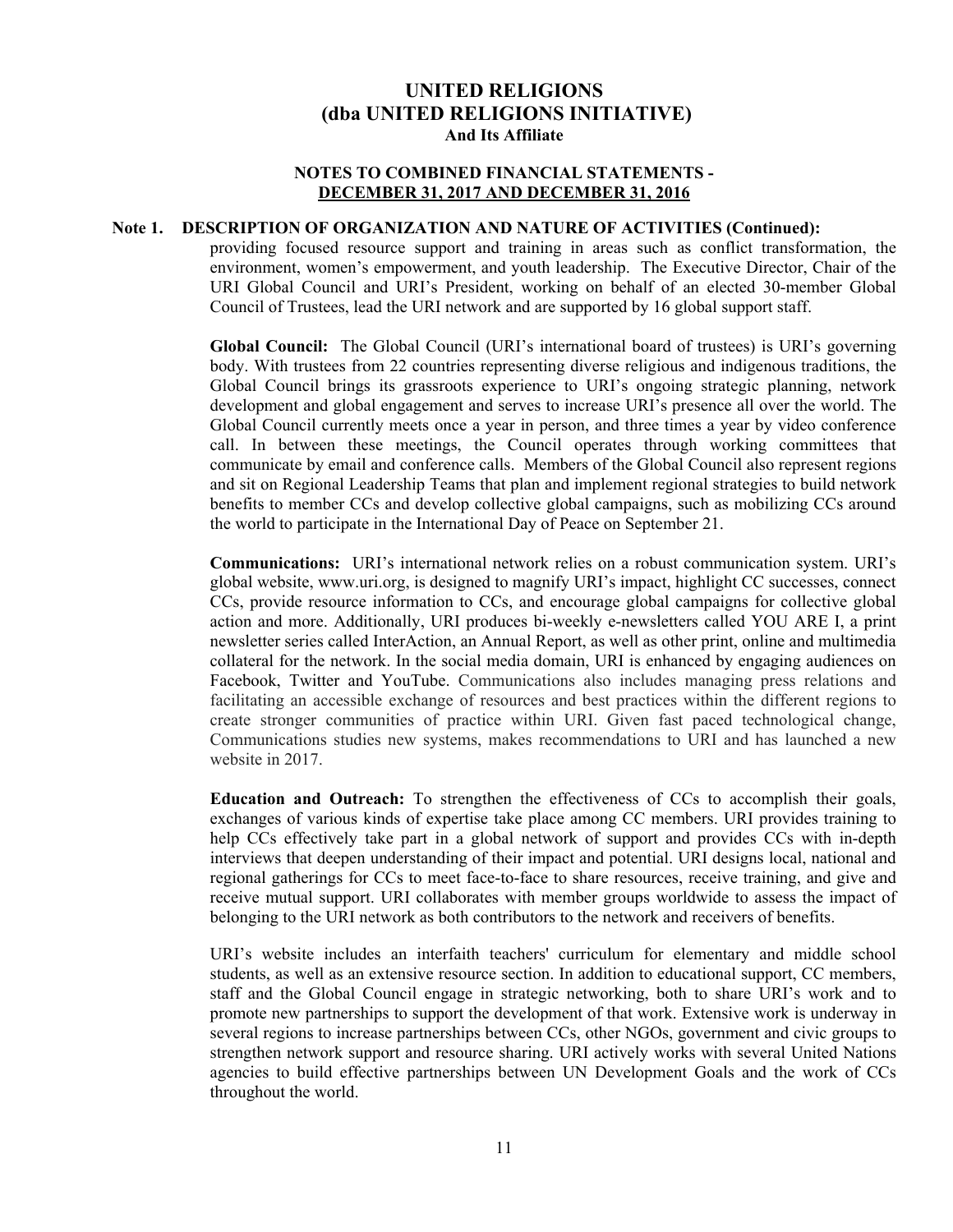### **NOTES TO COMBINED FINANCIAL STATEMENTS - DECEMBER 31, 2017 AND DECEMBER 31, 2016**

#### **Note 1. DESCRIPTION OF ORGANIZATION AND NATURE OF ACTIVITIES (Continued):**

**Focused Resource Support:** URI provides targeted resources to support the global CC network in the areas of: conflict resolution, women's empowerment, environmental issues and youth leadership. CCs, as well as individuals and organizations with specific expertise and resources in these areas, provide an effective channel of communication, creative resourcing and education to strengthen CC capacity. URI plans to expand focused training and support in the areas of conflict resolution, environment, etc.

URI has a Youth Leadership Program (YLP) that attracts, educates, and develops capacities of youth and young adults as a next generation of compassionate and effective interfaith leaders.

YLP facilitates leadership training for youth and young adults, including skill building in community mapping, project design, management and evaluation with a focus on service learning. YLP also organizes a year-long Youth Ambassadors Program that provides in-depth, experiential leadership opportunities culminating in a collaborative service project.

YLP seeks to develop diverse and strong regional networks of young leaders, offering platforms for dialogue, best practice sharing and information exchange, as well as a way to build locally relevant interfaith programming that meets the specific needs of youth in each region.

### **Note 2. SUMMARY OF SIGNIFICANT ACCOUNTING POLICIES:**

The following is a summary of the significant accounting policies followed in the preparation of the accompanying financial statements:

Principles of combination:

The combined financial statements include the accounts of United Religions (dba United Religions Initiative), and its Affiliate, The United Religions Initiative Foundation, Inc., a California non-profit organization (collectively the "Organization"). The entities are combined as a result of the common management. All material intercompany balances and transactions have been eliminated.

Basis of accounting:

The Organization maintains its records using the accrual basis of accounting.

Financial statement presentation:

Professional accounting standards require that URI report information regarding its financial position and activities according to three classes of net assets: unrestricted net assets, temporarily restricted net assets, and permanently restricted net assets. A description of the three net asset categories follows:

#### *Unrestricted net assets:*

The portion of net assets that is not restricted by donor imposed stipulations or restrictions.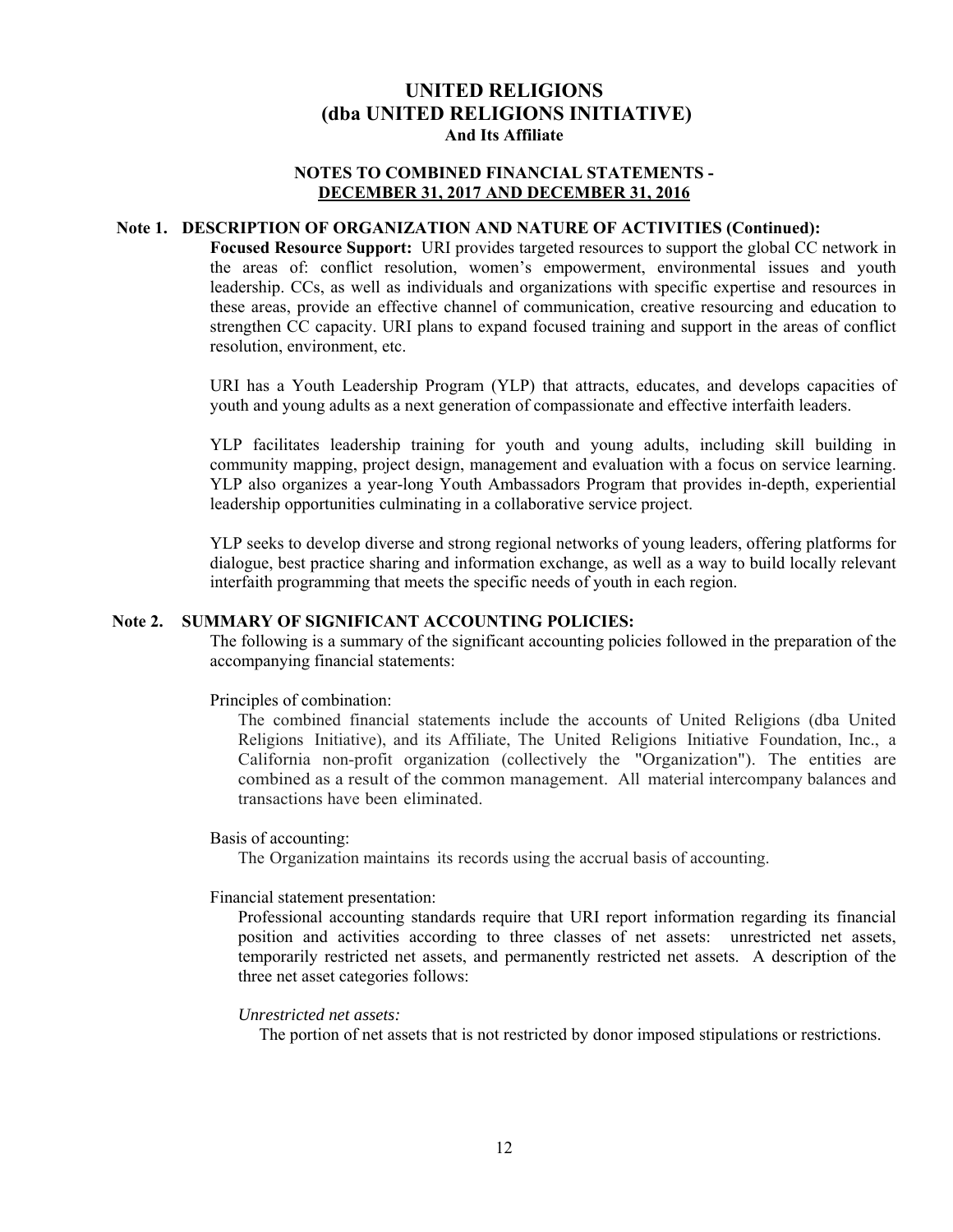#### **NOTES TO COMBINED FINANCIAL STATEMENTS - DECEMBER 31, 2017 AND DECEMBER 31, 2016**

#### **Note 2. SUMMARY OF SIGNIFICANT ACCOUNTING POLICIES (Continued):**

Financial statement presentation (continued):

*Temporarily restricted net assets:* 

The portion of net assets for which use by the Organization is limited by donor-imposed stipulations that either expire by passage of time or can be fulfilled and removed by actions of the Organization.

#### *Permanently restricted net assets:*

The portion of net assets held in perpetuity by donor imposed stipulations. Investment income is available for donor stipulated purposes and is included in temporarily restricted net assets.

#### Cash and cash equivalents:

For purposes of the statement of cash flows, the Organization considers all unrestricted, highly liquid investments with an initial maturity of three months or less to be cash equivalents.

The Organization maintains its cash and money market account balances at financial institutions located in San Francisco, California. Such balances with any one institution may, at times, be in excess of federally insured amounts. Risks associated with cash and cash equivalents are mitigated by banking with creditworthy institutions. The Organization has not experienced any losses in such accounts and believes it is not exposed to any significant credit risk.

#### Investments:

Investments include mutual funds that are recorded at their published fair market value and stock donations received at year end that have not been liquidated that are valued at fair market value at the date of donation and adjusted to the fair market value at year end.

#### Fair value:

Professional accounting standards establishes a framework for measuring fair value. That framework provides a fair value hierarchy that prioritizes the inputs to valuation techniques used to measure fair value. The hierarchy gives the highest priority to unadjusted quoted prices in active markets for identical assets or liabilities (level 1 measurements) and the lowest priority to unobservable inputs (level 3 measurements). The three levels of the fair value hierarchy under professional accounting standards are described as follows: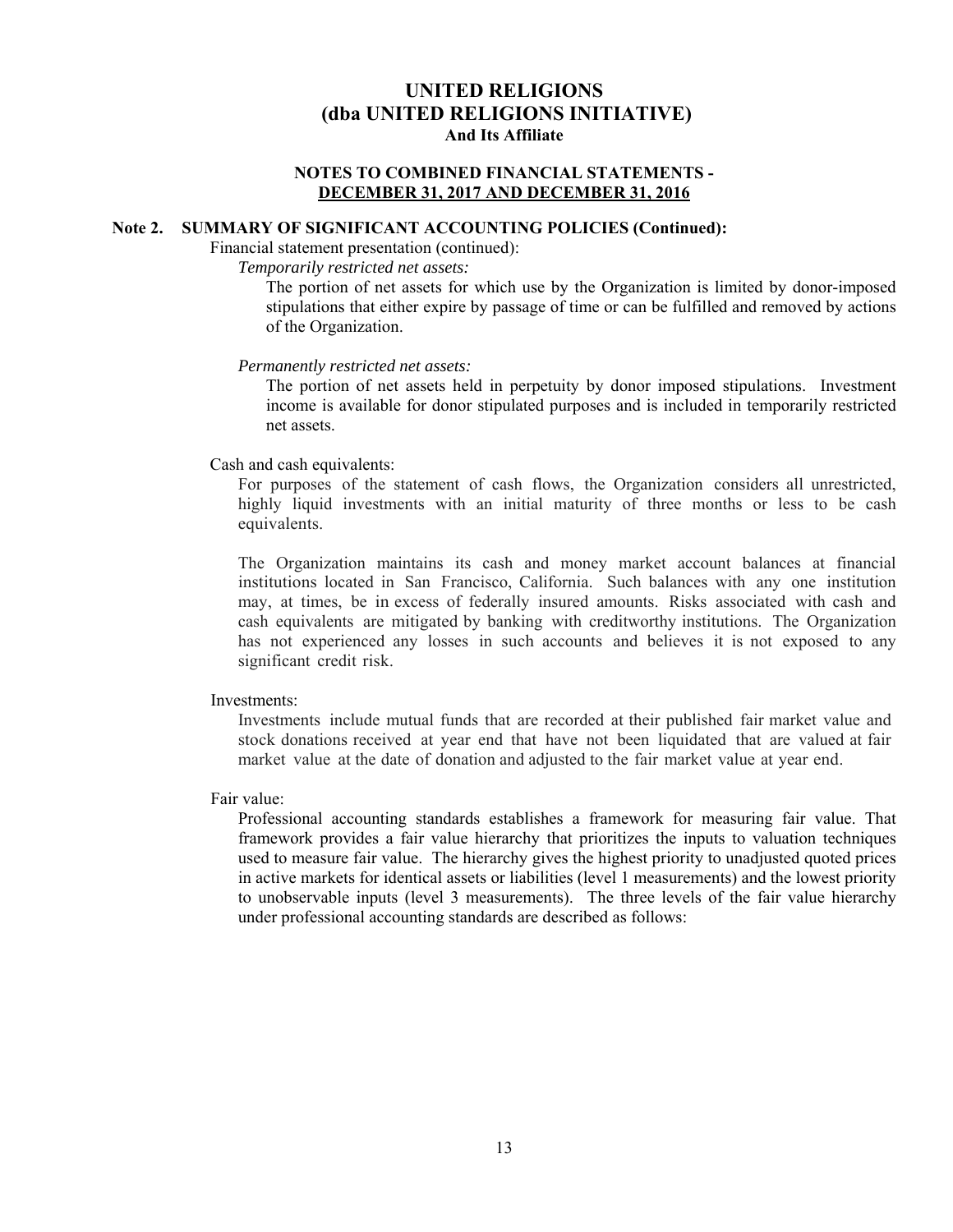### **NOTES TO COMBINED FINANCIAL STATEMENTS - DECEMBER 31, 2017 AND DECEMBER 31, 2016**

#### **Note 2. SUMMARY OF SIGNIFICANT ACCOUNTING POLICIES (Continued):**

Fair value (continued):

 $\overline{a}$ 

Level 1 Inputs to the valuation methodology are unadjusted quoted prices for identical assets or liabilities in active markets that the Organization has the ability to access.

Level 2 Inputs to the valuation methodology include:

- quoted prices for similar assets or liabilities in active markets;
- quoted prices for identical or similar assets or liabilities in inactive markets;
- inputs other than quoted prices that are observable for the asset or liability;
- inputs that are derived principally from or corroborated by observable market data by correlation or other means.

 If the asset or liability has a specified (contractual) term, the level 2 input must be observable for substantially the full term of the asset or liability.

Level 3 Inputs to the valuation methodology are unobservable and significant to the fair value measurement.

The asset or liability's fair value measurement level within the fair value hierarchy is based on the lowest level of any input that is significant to the fair value measurement. Valuation techniques used need to maximize the use of observable inputs and minimize the use of unobservable inputs.

The Organization invests in various investments. Investments are exposed to various risks, such as interest rate, market and credit risk. Due to the level of risk associated with certain investments, it is at least reasonably possible that changes in the values of those investments will occur in the near term and that such changes could materially affect the amounts reported on the statement of financial position.

Grants and pledges receivable:

The Organization recognizes all unconditional grants and pledges in the period notified. Conditional promises to give are recognized when the conditions on which they depend are substantially met. Amounts that are restricted by the donor/grantor are reported as increases in temporarily restricted net assets or permanently restricted net assets depending on the nature of the restrictions. When a restriction expires, temporarily restricted net assets are reclassified to unrestricted net assets.

Management uses the specific identification method for establishing an allowance for uncollectible receivables. No allowance was deemed necessary at December 31, 2017 and December 31, 2016. It is the Organization's policy to charge off uncollectible grant and pledge receivables when management determines the receivable will not be collected.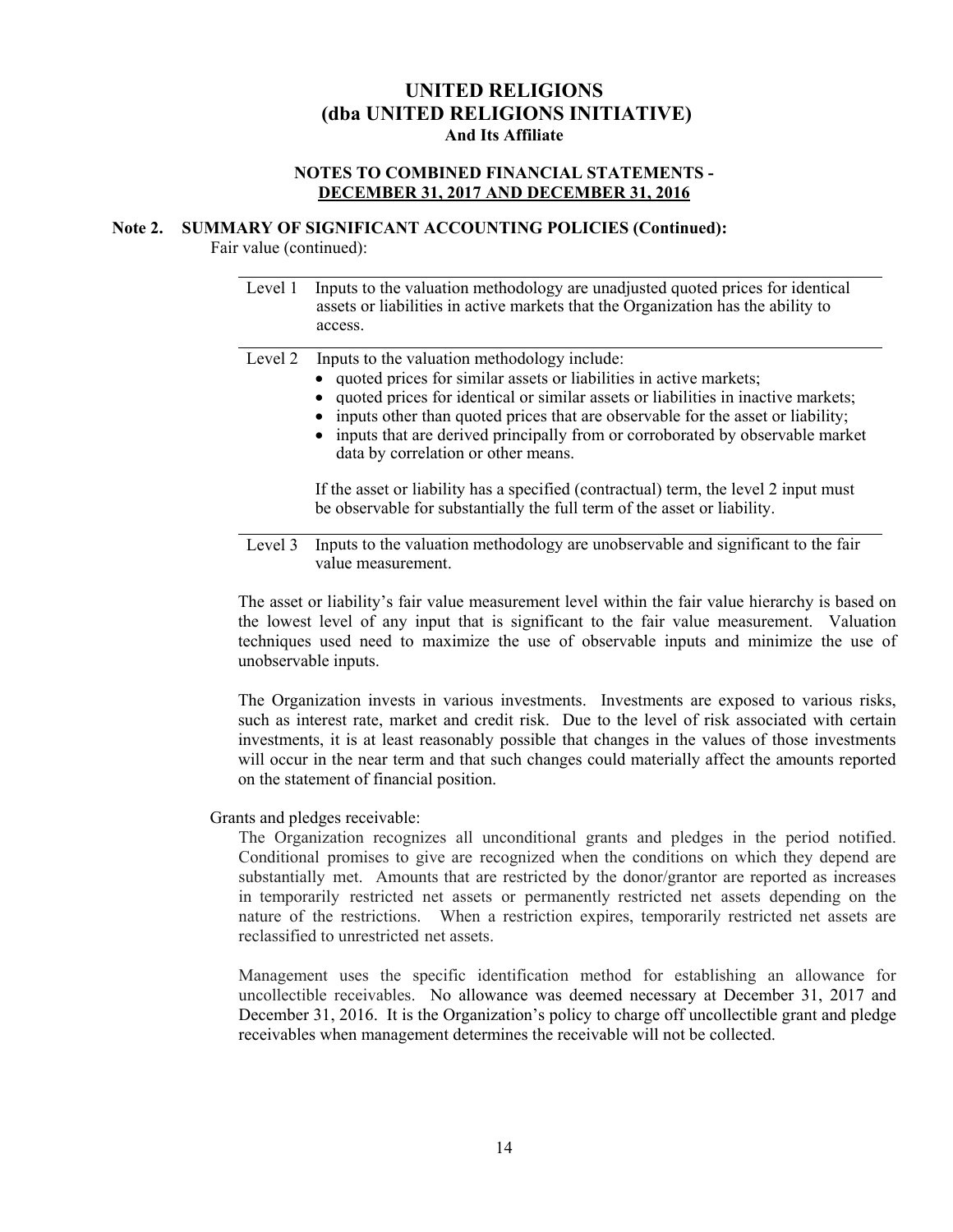#### **NOTES TO COMBINED FINANCIAL STATEMENTS - DECEMBER 31, 2017 AND DECEMBER 31, 2016**

## **Note 2. SUMMARY OF SIGNIFICANT ACCOUNTING POLICIES (Continued):**

#### Equipment and improvements:

Equipment and improvements greater than \$1,500 purchased with estimated useful lives in excess of one year are capitalized at cost. Donated assets are capitalized at the fair market value on the date of receipt. Depreciation is computed on the straight-line method using estimated useful lives, generally over five years

#### Income tax status:

United Religions and the Foundation are recognized as public charities exempt from federal and California income taxes under Section  $501(c)(3)$  of the Internal Revenue Code and Section 23701 of the California Revenue and Taxation Code. Accordingly, no provision has been made for such taxes in the accompanying combined financial statements.

#### Functional allocation of expenses:

The costs of providing various programs and other activities have been summarized on a functional basis in the statement of activities and in the statement of functional expenses. Accordingly, certain costs have been allocated among the programs and supporting services benefited. The Organization pools common costs that benefit all its activities and allocates them to all activities based on the estimated amount of time spent by staff in each activity. Salaries and related expenses were allocated based on estimated employee time worked in each activity.

#### In-kind contributions:

The Organization records contributed goods and services at fair value. Services are recorded if they:

- 1) Create or enhance a non-financial asset or,
- 2) Would typically need to be purchased by the Organization if they had not been provided by contribution; they require special skills and are provided by individuals with those skills. During the years ended December 31, 2017 and December 31, 2016, the Organization recognized \$14,074 and \$64,725, respectively, in contributed goods and services

Grants and contributions:

Contributions and grants are reflected in the accounts of the Organization when their receipt is reasonably assured. All contributions and grants are considered to be available for unrestricted use unless specifically restricted by the donor or granting agency.

The Organization reports gifts of cash and other assets as restricted support if they are received with donor stipulations that limit the use of the donated assets. When a donor restriction expires, that is, when a stipulated time restriction ends or purpose of restriction is accomplished, temporarily restricted net assets are reclassified to unrestricted net assets and reported in the statement of activities as net assets released from restrictions.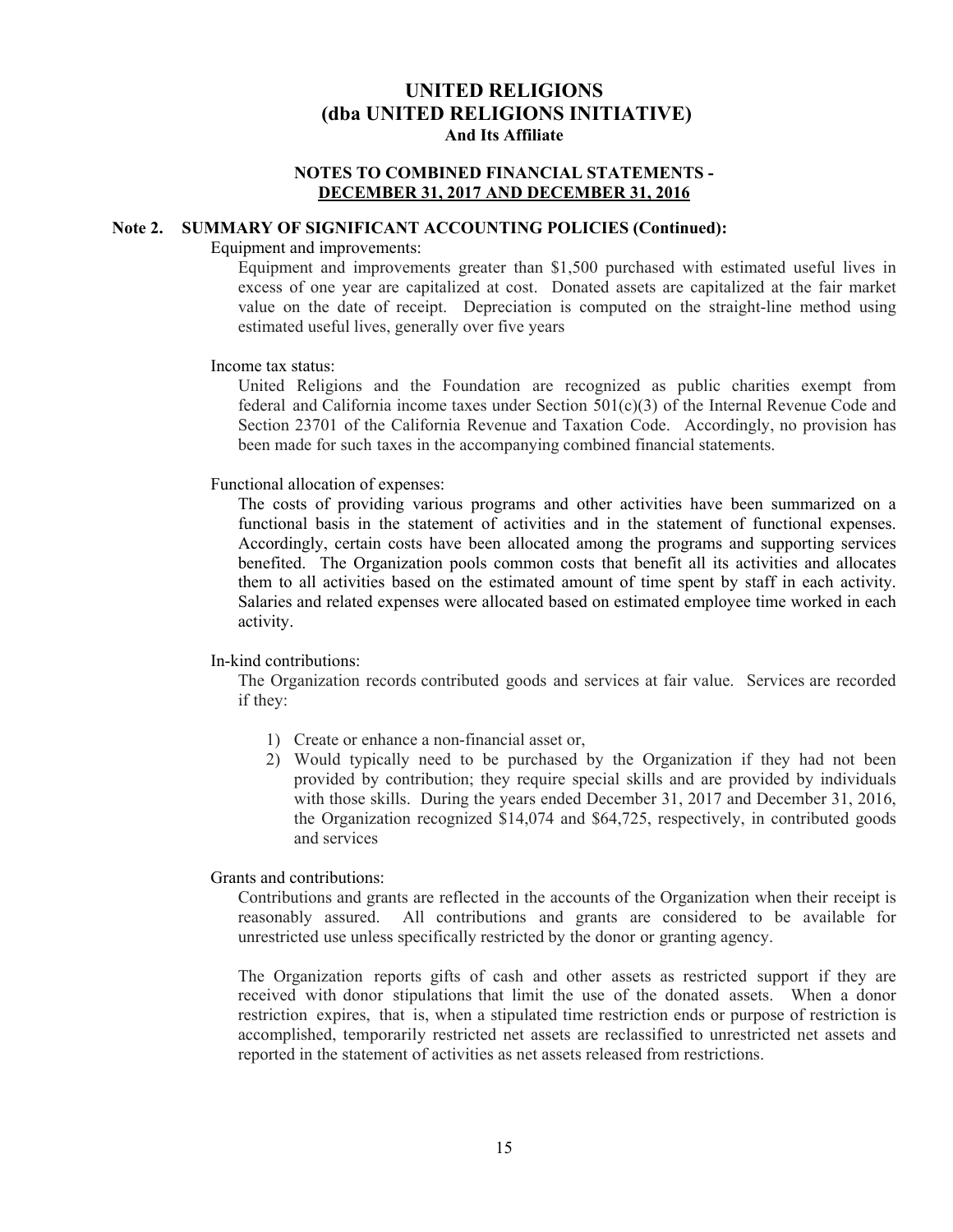### **NOTES TO COMBINED FINANCIAL STATEMENTS - DECEMBER 31, 2017 AND DECEMBER 31, 2016**

### **Note 2. SUMMARY OF SIGNIFICANT ACCOUNTING POLICIES (Continued):**

Grants and contributions (continued):

The Organization reports gifts of property and equipment as unrestricted support unless explicit donor stipulations specify how the donated assets must be used. Gifts of long-lived assets with explicit restrictions that specify how the assets are to be used and gifts of cash or other assets that must be used to acquire long-lived assets are reported as restricted support.

Date of management's review:

Management has evaluated events through July 25, 2018, the date which the financial statements were available for issue. Management has concluded that there were no subsequent events required to be disclosed or recognized in the financial statements.

#### **Note 3. NATURE OF ESTIMATES**:

The preparation of financial statements in conformity with accounting principles generally accepted in the United States of America requires management to make estimates and assumptions that affect certain reported amounts of assets and disclosures. Accordingly, actual results could differ from those estimates.

#### **Note 4. CONCENTRATIONS**:

During the year ended December 31, 2017, the Organization had one donor who accounted for 81% of the pledges receivable and two donors who accounted for 90% of public support. During the year ended December 31, 2016, the Organization had three donors who accounted for 95% of the pledges receivable and two donors who accounted for 62% of public support.

#### **Note 5. PLEDGES RECEIVABLE:**

Pledges receivable consist of the following at December 31:

|                               |   |           | Due in<br>$2 - 5$ |    |            |  |
|-------------------------------|---|-----------|-------------------|----|------------|--|
| December 31, 2017             |   | Current   | Years             |    | Total      |  |
| Temporarily restricted:       |   |           |                   |    |            |  |
| Time-restricted               | S | 794,739   | \$<br>4, 107, 208 | \$ | 4,901,947  |  |
| Discount to net present value |   |           | (225, 832)        |    | (225, 832) |  |
| Totals                        |   | 794,739   | 3,881,376         |    | 4,676,115  |  |
|                               |   |           | Due in            |    |            |  |
|                               |   |           | $2 - 5$           |    |            |  |
| December 31, 2016             |   | Current   | Years             |    | Total      |  |
| Temporarily restricted:       |   |           |                   |    |            |  |
| Time-restricted               | S | 1,650,243 | \$<br>217,384     | S  | 1,867,627  |  |
| Discount to net present value |   |           | (18,995)          |    | (18,995)   |  |
| Totals                        |   | 1.650.243 | 198,389           |    | 1.848.632  |  |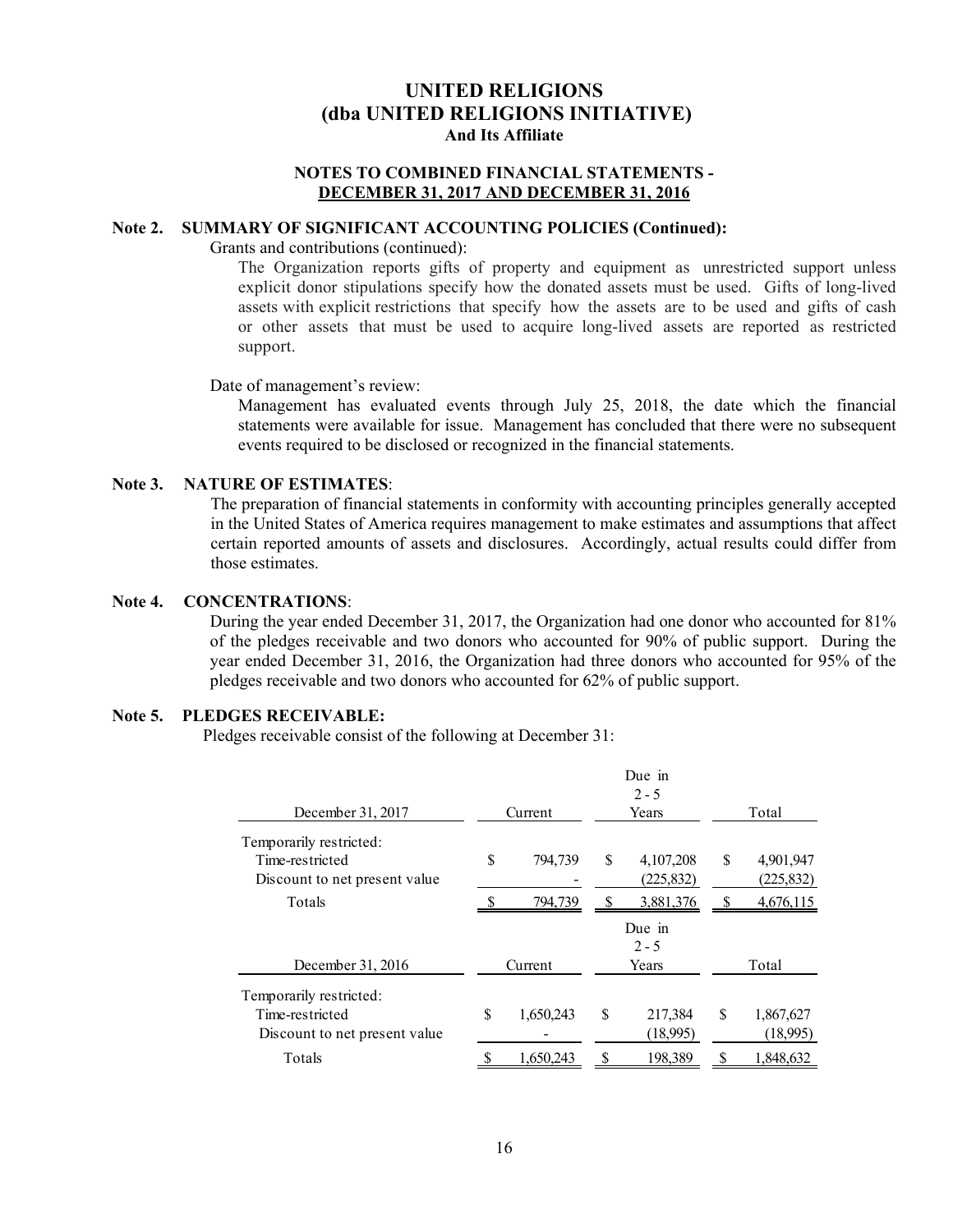### **NOTES TO COMBINED FINANCIAL STATEMENTS - DECEMBER 31, 2017 AND DECEMBER 31, 2016**

## **Note 5. PLEDGES RECEIVABLE (Continued):**

Pledges receivable due after December 31, 2017 and December 31, 2016 are stated at their net present values. Management has discounted these promises to give based on discount rates that range from 2.87% to 1.89%, depending on the applicable U.S. Treasury rate at the time of the pledge. The present value discount will be recognized in income as a contribution over the period from the date the promise was made to the date of collection.

## **Note 6. INVESTMENTS AND FAIR VALUE MEASUREMENTS:**

Cost and fair market value of investments are as follows at December 31:

|                                |               | Fair Market      |    | Cumulative<br>Unrealized |
|--------------------------------|---------------|------------------|----|--------------------------|
| December 31, 2017              | Cost          | Value            |    | Gain (Loss)              |
| Dodge & Cox Balance Fund       | \$<br>402,853 | \$<br>544,398    | \$ | 141,545                  |
| Fidelity Investments #1112     |               |                  |    |                          |
| Money market                   | 650,234       | 650,234          |    |                          |
| Mutual funds                   | 1,509,324     | 1,512,656        |    | 3,332                    |
| Fidelity Investments #5006     |               |                  |    |                          |
| Money market                   | 31,800        | 31,800           |    |                          |
| Equities                       | 851,092       | 901,116          |    | 50,024                   |
| Exchange traded REIT           | 29,001        | 29,861           |    | 860                      |
| Fidelity Investments #5007     |               |                  |    |                          |
| Money market                   | 13,236        | 13,236           |    |                          |
| Equities                       | 895,077       | 944,860          |    | 49,783                   |
| Fidelity Investments #5034     |               |                  |    |                          |
| Money market                   | 36,402        | 36,402           |    |                          |
| Mutual funds - stocks          | 5,297,455     | 5,511,232        |    | 213,777                  |
| Mutual funds - bonds           | 1,457,587     | 1,444,599        |    | (12,988)                 |
| Mutual funds -other short term | 148,687       | 148,687          |    |                          |
| ETF - fixed income             | 838,122       | 833,089          |    | (5,033)                  |
| Totals                         | \$12,160,870  | \$<br>12,602,170 | S  | 441,300                  |
|                                |               |                  |    |                          |
|                                |               |                  |    | Cumulative               |
|                                |               | Fair Market      |    | Unrealized               |
| December 31, 2016              | Cost          | Value            |    | Gain (Loss)              |

|           |      |           |       | Gain (Loss) |
|-----------|------|-----------|-------|-------------|
| 369,061   |      | 492,671   |       | 123,610     |
| 452,637   |      | 412,253   |       | (40,384)    |
| 199,803   |      | 218,219   |       | 18,416      |
| 1,021,501 |      | 1,123,143 |       | 101,642     |
|           | Cost |           | Value |             |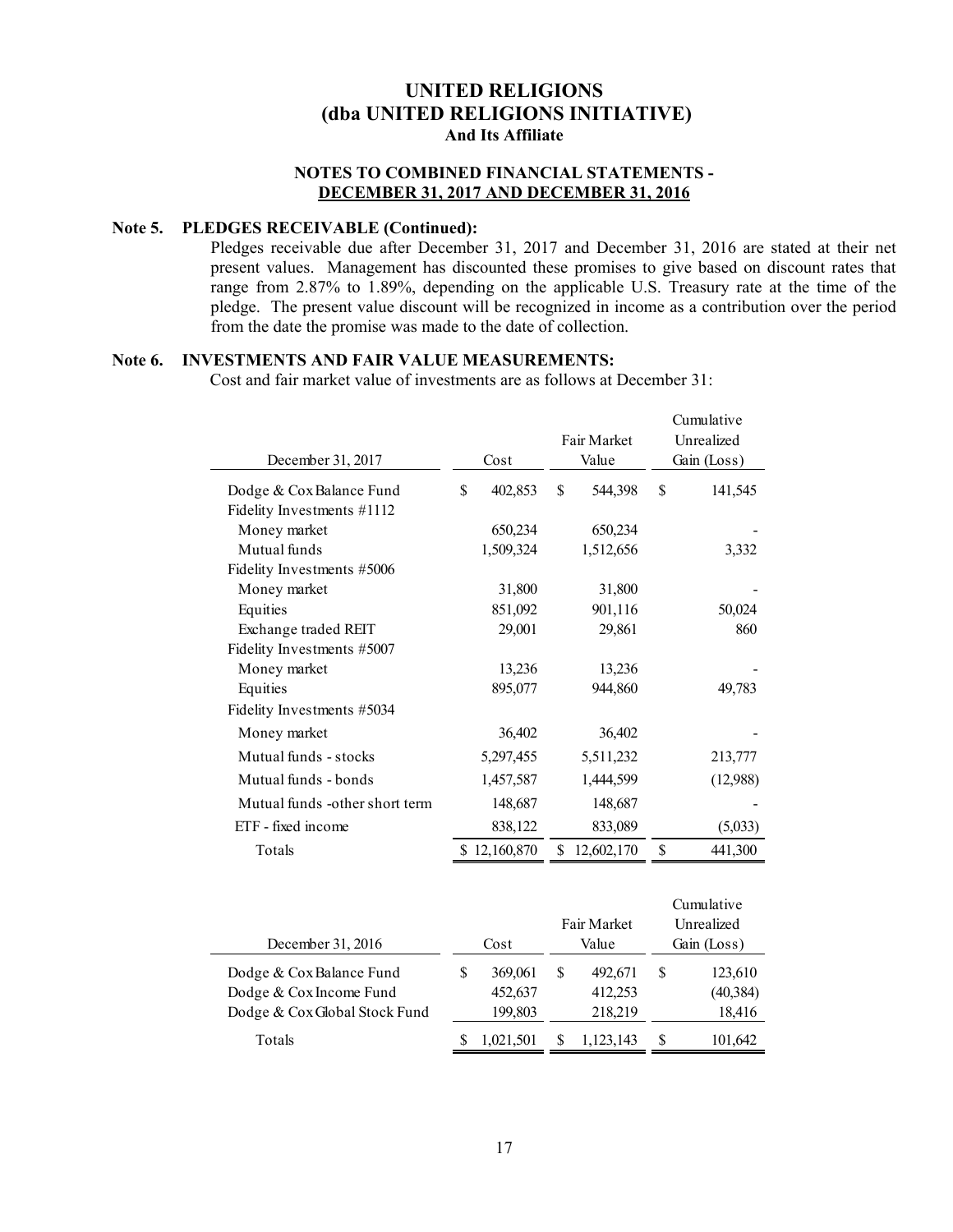#### **NOTES TO COMBINED FINANCIAL STATEMENTS - DECEMBER 31, 2017 AND DECEMBER 31, 2016**

#### **Note 6. INVESTMENTS AND FAIR VALUE MEASUREMENTS (Continued):**

The major categories of assets and liabilities measured at fair value on a recurring basis during the years ended December 31, 2017 and December 31, 2016 consist of investments. An investment's categorization within the valuation hierarchy is based upon the lowest level of input that is significant to the fair value measurement.

All of the Organization's investments are measured using quoted prices in active markets for identical assets (Level 1). No Level 2 or Level 3 investments were held during the years ended December 31, 2017 and December 31, 2016.

Investment income consisted of the following for the years ended December 31, 2017 and 2016:

|                                         | December 31, |                   |   |                  |  |  |  |  |
|-----------------------------------------|--------------|-------------------|---|------------------|--|--|--|--|
|                                         |              | 2017              |   | 2016             |  |  |  |  |
| Interest and dividends<br>Realized gain | S            | 113,369<br>78,973 | S | 26,638<br>11,879 |  |  |  |  |
| Unrealized gain                         |              | 317,643           |   | 50,825           |  |  |  |  |
| Totals                                  | S            | 509,985           |   | 89,342           |  |  |  |  |

#### **Note 7. PROPERTY AND EQUIPMENT:**

Property and equipment consist of the following at December 31:

|                                |   | 2017       | 2016 |            |  |
|--------------------------------|---|------------|------|------------|--|
| Furniture and equipment        | S | 156,603    | S    | 157,472    |  |
| Leasehold improvements         |   | 11,747     |      | 11,747     |  |
|                                |   | 168,350    |      | 169,219    |  |
| Less: accumulated depreciation |   | (148, 235) |      | (138, 646) |  |
| Totals                         | S | 20,115     | S    | 30,573     |  |

Depreciation expense for the years ended December 31, 2017 and December 31, 2016 was \$10,305 and \$11,929, respectively.

#### **Note 8. INTANGIBLE ASSETS:**

Intangible assets consist of website development costs, software costs and video costs with a gross carrying amount of \$494,950 and \$392,839 at December 31, 2017 and December 31, 2016, respectively. Accumulated amortization at December 31, 2017 and December 31, 2016 was \$314,979 and \$235,118, respectively. Such costs are amortized on the straight-line method over an estimated useful life of three years for video and software costs and five years for website development costs. Amortization expense for the years ended December 31, 2017 and December 31, 2016 amounted to \$79,861 and \$65,184, respectively.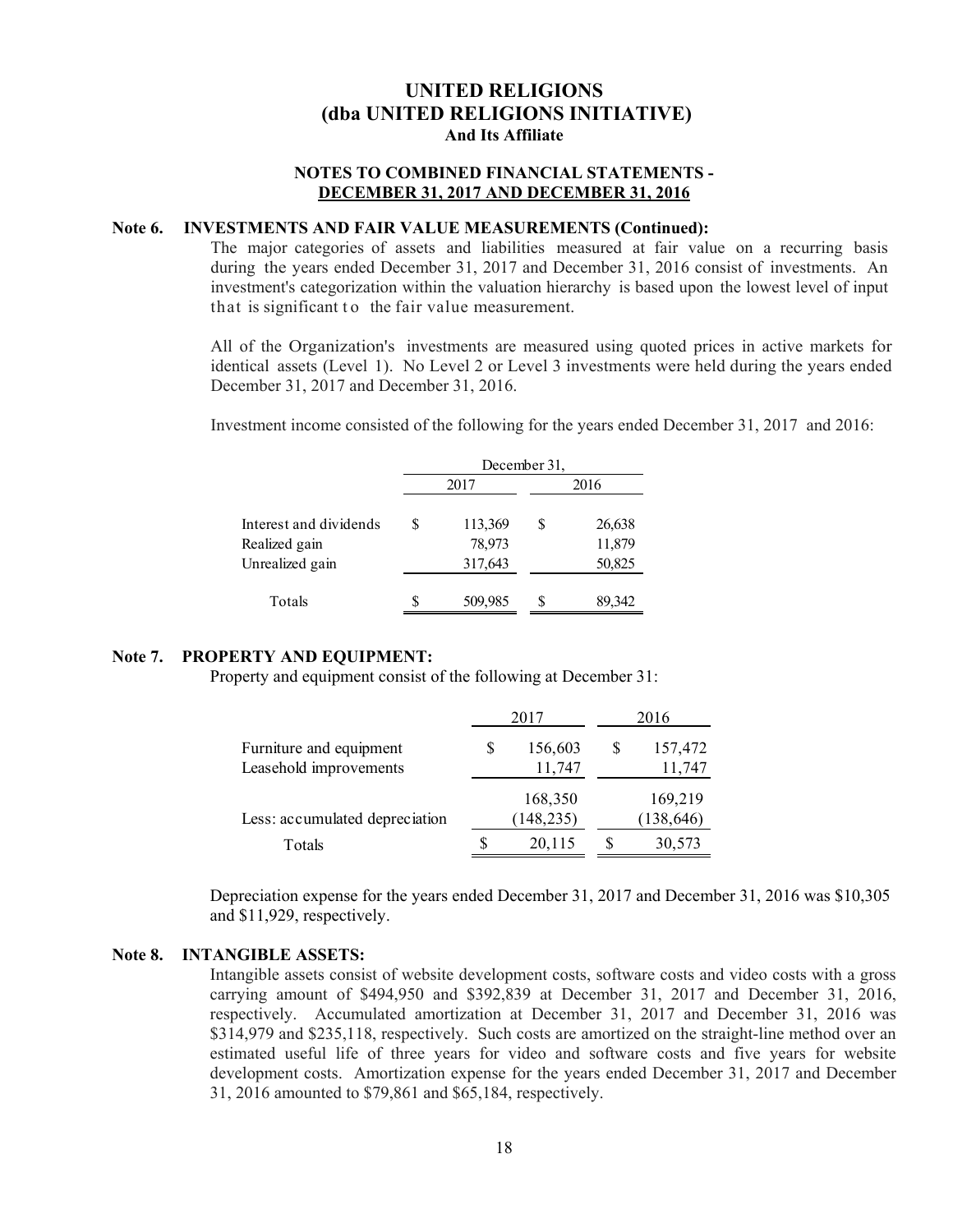### **NOTES TO COMBINED FINANCIAL STATEMENTS - DECEMBER 31, 2017 AND DECEMBER 31, 2016**

#### **Note 8. INTANGIBLE ASSETS ((Continued):**

Future amortization expense on assets placed in service is expected to be as follows:

| Year Ending<br>December 31, |   |                             |
|-----------------------------|---|-----------------------------|
| 2018<br>2019<br>2020        | S | 101,229<br>46,908<br>31,834 |
| Total                       |   | 179,971                     |

#### **Note 9. UNRESTRICTED NET ASSETS:**

Unrestricted net assets include net assets designated by the Organization's Board of Directors. The Board designated quasi-endowment fund and the Board designated strategic reserve fund are intended as reserves for expenditures for permissible purposes of the Organization. These funds are to be invested to provide income for a long but unspecified period. Authorized expenditures for the quasi-endowment shall be no greater than 5% of the total market value of the quasi- endowment in any fiscal year. Authorized expenditures for the strategic reserve are not limited. The Board has the right at any time to authorize expenditures in accord with the applicable spending policy.

The Board designated reserve funds are invested in mutual funds, equity securities, government securities and corporate bonds. These investments are stated at fair value which is the value of the assets based on quoted market prices as of the last day of the fiscal year. Purchases and sales of securities are recorded on a trade-date basis.

| December 31, 2017                                                      | Unrestricted              | Temporarily<br>Restricted |                                                      | Permanently | Restricted | Total                     |
|------------------------------------------------------------------------|---------------------------|---------------------------|------------------------------------------------------|-------------|------------|---------------------------|
| Board designated quasi-endowment<br>Board designated strategic reserve | \$10,157,731<br>1,183,382 | -S                        | $\overline{\phantom{a}}$<br>$\overline{\phantom{0}}$ |             |            | \$10,157,731<br>1,183,382 |
| Totals                                                                 | \$11,341,113              |                           | -                                                    |             |            | \$11,341,113              |

Change in board designated quasi-endowment net assets for the year ended December 31, 2017:

| Unrestricted |  |                                                               | Restricted               |                    | Permanently<br>Restricted |  |                       |
|--------------|--|---------------------------------------------------------------|--------------------------|--------------------|---------------------------|--|-----------------------|
|              |  |                                                               |                          |                    |                           |  |                       |
|              |  |                                                               |                          |                    |                           |  |                       |
|              |  |                                                               | $\overline{\phantom{0}}$ |                    |                           |  | 10,045,128            |
|              |  |                                                               |                          |                    |                           |  | 95,853                |
|              |  |                                                               |                          |                    |                           |  | 266,100               |
|              |  |                                                               |                          |                    |                           |  | (249, 350)            |
|              |  | £.                                                            | $\overline{\phantom{a}}$ | -S                 | $\overline{\phantom{a}}$  |  |                       |
|              |  | 10,045,128<br>95,853<br>266,100<br>(249, 350)<br>\$10,157,731 | S                        | <b>Temporarily</b> |                           |  | Total<br>\$10,157,731 |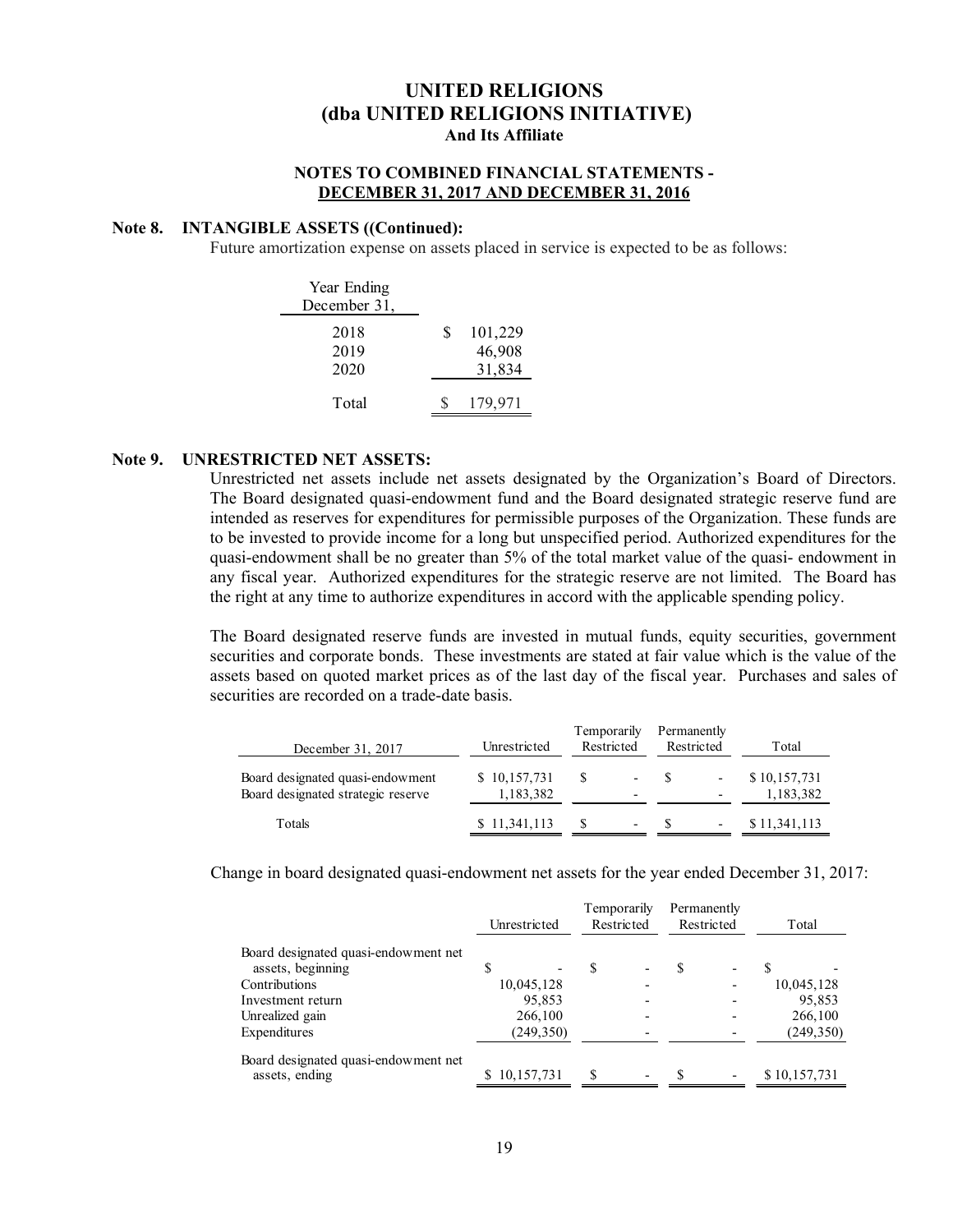### **NOTES TO COMBINED FINANCIAL STATEMENTS - DECEMBER 31, 2017 AND DECEMBER 31, 2016**

## **Note 9. UNRESTRICTED NET ASSETS (Continued):**

Change in board designated strategic reserve net assets for the year ended December 31, 2017:

|                                        | Unrestricted |           | Temporarily<br>Restricted |  | Permanently<br>Restricted |  | Total |           |
|----------------------------------------|--------------|-----------|---------------------------|--|---------------------------|--|-------|-----------|
| Board designated strategic reserve net |              |           |                           |  |                           |  |       |           |
| assets, beginning                      | \$           |           |                           |  | S                         |  |       |           |
| Contributions                          |              | 1,170,666 |                           |  |                           |  |       | 1,170,666 |
| Investment return                      |              | 11,167    |                           |  |                           |  |       | 11,167    |
| Unrealized gain                        |              | 1,549     |                           |  |                           |  |       | 1,549     |
| Expenditures                           |              |           |                           |  |                           |  |       |           |
| Board designated strategic reserve net |              |           |                           |  |                           |  |       |           |
| assets, ending                         |              | 1,183,382 |                           |  |                           |  |       | 1,183,382 |

### **Note 10. TEMPORARILY RESTRICTED NET ASSETS:**

Temporarily restricted net assets at December 31, 2017 consisted of the following:

|                                   |                 | Contributions<br>December 31, |                |                  |   | Released from |               | December 31, |
|-----------------------------------|-----------------|-------------------------------|----------------|------------------|---|---------------|---------------|--------------|
|                                   | 2016            |                               | and Income     | Reclassification |   | Restrictions  |               | 2017         |
| Time-restricted:                  |                 |                               |                |                  |   |               |               |              |
| <b>Bowes</b>                      | \$<br>1,000,000 |                               | S              | \$               | S | (1,000,000)   | <sup>\$</sup> |              |
| Lurie                             | 281,715         |                               | 7,897          |                  |   | (100,000)     |               | 189,612      |
| Jamieson                          | 1,840           |                               | 160            |                  |   | (625)         |               | 1,375        |
| Marcus                            |                 |                               | 3,784,740      |                  |   |               |               | 3,784,740    |
| Miscellaneous                     | 33,218          |                               | 20,364         |                  |   | (18, 130)     |               | 35,452       |
| <b>Strategic Reserves</b>         | 988,262         |                               |                |                  |   | (664, 337)    |               | 323,925      |
| Strategic Reserves - D & C        |                 |                               | 164,132        |                  |   | (150,000)     |               | 14,132       |
| Marcus Challenge Grant            | 326,134         |                               |                |                  |   | (326, 134)    |               |              |
| President's Council               | 264,965         |                               | 2,200          |                  |   | (144,320)     |               | 122,845      |
| Endowment income - Bowes          | 242,672         |                               | 61,727         |                  |   | (10,000)      |               | 294,399      |
| Endowment income-other            |                 |                               | 24,159         |                  |   |               |               | 24,159       |
| Ambassador Fund                   | 63,252          |                               |                |                  |   | (40,239)      |               | 23,013       |
| Infrastructure Training-2017/2018 |                 |                               | 35,000         |                  |   | (21, 853)     |               | 13,147       |
| Peggy Olsen Fund                  | 12,225          |                               |                |                  |   |               |               | 12,225       |
| Semel fund                        |                 |                               | 500            |                  |   |               |               | 500          |
| Quasi Endowment - Legacy          |                 |                               | 45,129         |                  |   | (45, 129)     |               |              |
| Travelling Peace Academy          |                 |                               | 10,000         |                  |   |               |               | 10,000       |
| Hospitality Fund                  | 1,137,000       |                               |                | (1, 137, 000)    |   |               |               |              |
| Elder - Youth Initiative          | 5,000           |                               | 2,000          |                  |   | (5,250)       |               | 1,750        |
| URI - Africa                      |                 |                               | 20             |                  |   | (20)          |               |              |
| URI - Asia                        |                 |                               | 750            |                  |   | (750)         |               |              |
| URI - Europe                      |                 |                               | 25             |                  |   | (25)          |               |              |
| <b>URI-LATAM</b>                  |                 |                               | 250            |                  |   | (250)         |               |              |
| <b>URI - MENA</b>                 |                 |                               | 1,250          |                  |   | (1,250)       |               |              |
| URI - North America               |                 |                               | 12,525         |                  |   | (12,525)      |               |              |
| URI - YLP                         |                 |                               | 500            |                  |   | (500)         |               |              |
| 2017 Infrastructure development   |                 |                               | 60,000         |                  |   | (60,000)      |               |              |
| Miscellaneous                     |                 | 114                           |                |                  |   | (114)         |               |              |
| Totals                            | 4,356,397<br>S  |                               | 4,233,328<br>S | S<br>(1,137,000) | S | (2,601,451)   | \$            | 4,851,274    |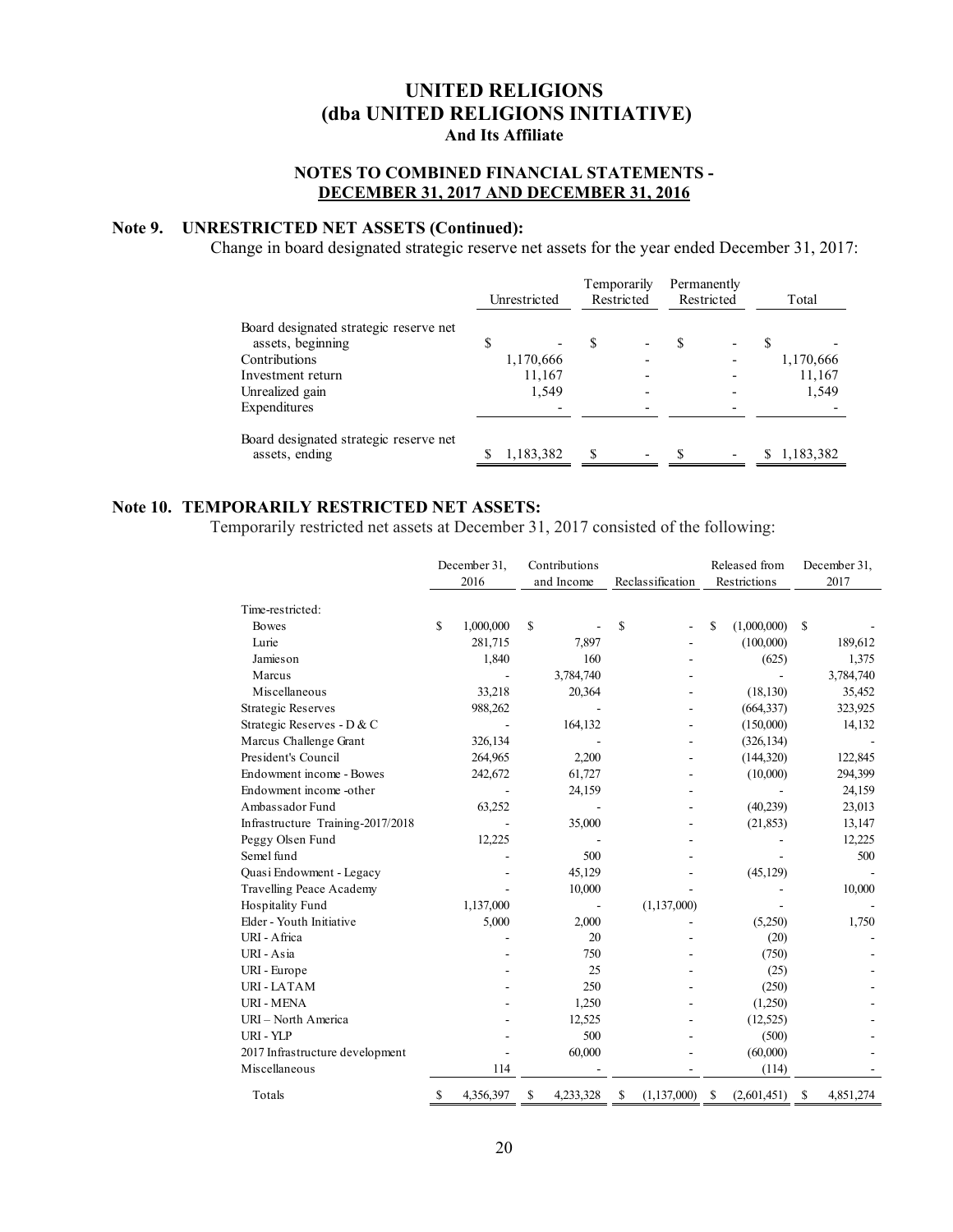### **NOTES TO COMBINED FINANCIAL STATEMENTS - DECEMBER 31, 2017 AND DECEMBER 31, 2016**

### **Note 10. TEMPORARILY RESTRICTED NET ASSETS (Continued):**

Temporarily restricted net assets at December 31, 2016 consisted of the following:

|                                 | December 31,<br>2015 |           | Contributions<br>and Income |           | Released from<br>Restrictions |   | December 31,<br>2016 |
|---------------------------------|----------------------|-----------|-----------------------------|-----------|-------------------------------|---|----------------------|
|                                 |                      |           |                             |           |                               |   |                      |
| Time-restricted:                |                      |           |                             |           |                               |   |                      |
| <b>Bowes</b>                    | $\mathbf{\hat{S}}$   | 1,949,845 | \$                          | 50,155    | \$<br>(1,000,000)             | S | 1,000,000            |
| Lurie                           |                      | 376,379   |                             | 5,336     | (100,000)                     |   | 281,715              |
| Jamieson                        |                      | 3,293     |                             | 47        | (1,500)                       |   | 1,840                |
| Miscellaneous                   |                      |           |                             | 51,450    | (18,232)                      |   | 33,218               |
| <b>Strategic Reserves</b>       |                      | 865,766   |                             | 270,666   | (148, 170)                    |   | 988,262              |
| Marcus Challenge Grant          |                      | 501,500   |                             |           | (175,366)                     |   | 326,134              |
| President's Council             |                      | 243,885   |                             | 201,371   | (180, 291)                    |   | 264,965              |
| Endowment income - Bowes        |                      | 172,668   |                             | 70,004    |                               |   | 242,672              |
| Ambassador Fund                 |                      | 73,252    |                             |           | (10,000)                      |   | 63,252               |
| Infrastructure -2016            |                      | 22,000    |                             | 50,000    | (72,000)                      |   |                      |
| Peggy Olsen Fund                |                      | 22,225    |                             |           | (10,000)                      |   | 12,225               |
| <b>Environmental Conference</b> |                      |           |                             |           |                               |   |                      |
| URI - North America             |                      |           |                             | 22,560    | (22, 560)                     |   |                      |
| Travelling Peace Academy        |                      | 10,000    |                             |           | (10,000)                      |   |                      |
| Website                         |                      | 10,000    |                             |           | (10,000)                      |   |                      |
| Hospitality Fund                |                      | 1,000     |                             | 1,136,000 |                               |   | 1,137,000            |
| Elder - Youth Initiative        |                      |           |                             | 5,000     |                               |   | 5,000                |
| Global Council Chair Training   |                      |           |                             | 4,000     | (4,000)                       |   |                      |
| URI - Africa                    |                      |           |                             | 800       | (800)                         |   |                      |
| URI - MENA                      |                      |           |                             | 1,025     | (1,025)                       |   |                      |
| URI - YLP                       |                      |           |                             | 775       | (775)                         |   |                      |
| Environment                     |                      |           |                             | 10,500    | (10,500)                      |   |                      |
| Miscellaneous                   |                      | 114       |                             |           |                               |   | 114                  |
| Totals                          |                      | 4,251,927 | S                           | 1,879,689 | \$<br>(1,775,219)             | S | 4,356,397            |

#### **Note 11. ENDOWMENT FUND:**

The Organization has three donor restricted endowment funds. The Bowes Award, in the amount of \$250,000, is restricted such that income may be used only for providing cash awards to Cooperation Circles (the "Bowes Award"). The second, in the amount of \$1,167,500, is the Charlotte and George Schultz Fund for Hospitality and Diplomacy. Income from this fund may be used for meetings of the Global Staff and the Global Council. The third, in the amount of \$125,000, is a general endowment award. Income from it may be used for permissible purposes of the Organization. All three funds are classified as permanently restricted.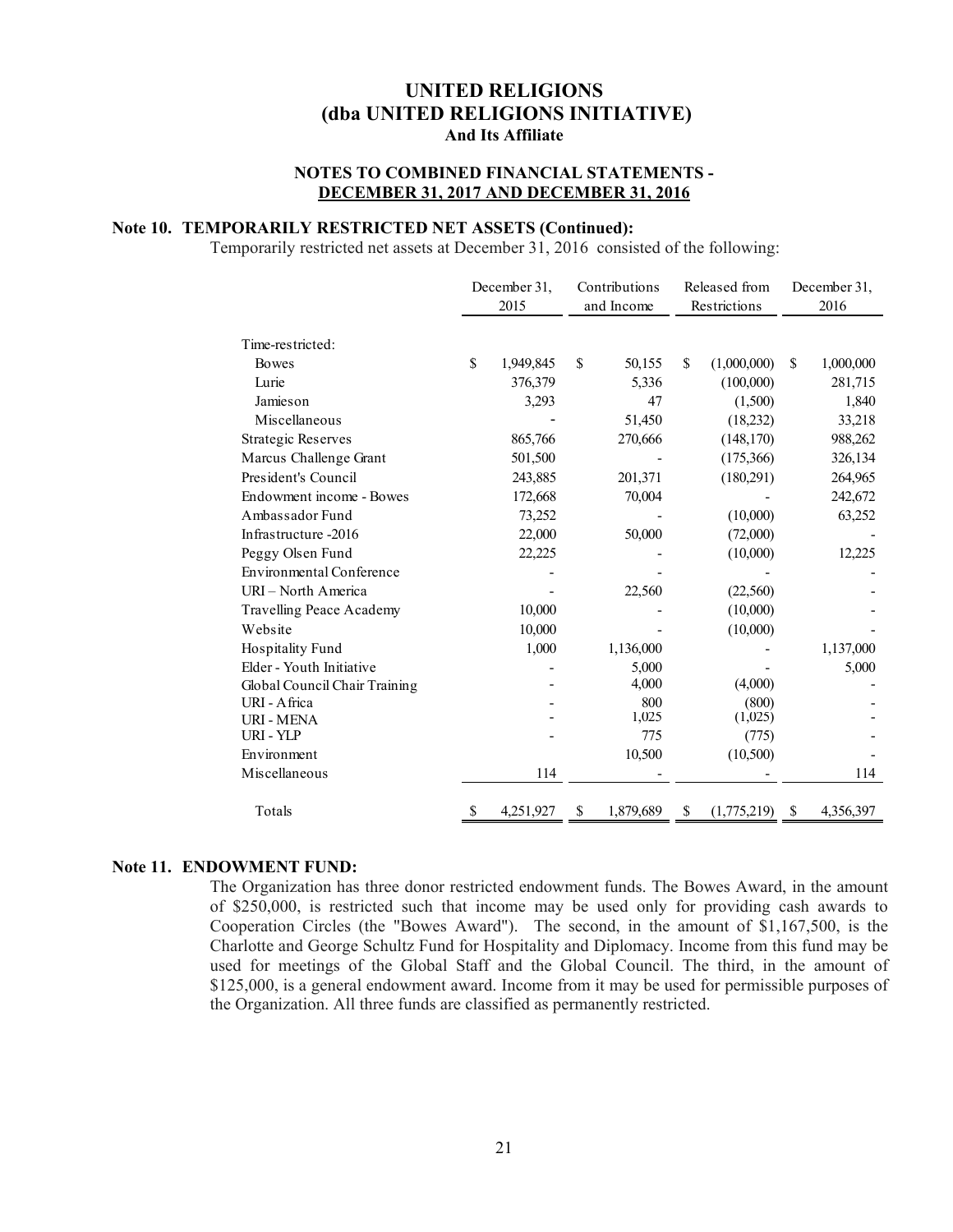### **NOTES TO COMBINED FINANCIAL STATEMENTS - DECEMBER 31, 2017 AND DECEMBER 31, 2016**

#### **Note 11. ENDOWMENT FUND (Continued):**

Interpretation of relevant law - The Organization has interpreted the Uniform Prudent Management of Institutional Funds Act (UPMIFA) as requiring the preservation of the fair value of the original gift as of the gift date of the donor-restricted endowment funds absent explicit donor stipulations to the contrary. As a result of this interpretation, the Organization classifies as permanently restricted net assets (a) the original value of the gifts donated to the permanent endowment, (b) the original value of subsequent gifts to the permanent endowment, and (c) accumulations to the permanent endowment made in accordance with the direction of the applicable donor gift instrument at the time the accumulation is added to the fund. The remaining portion of the donor-restricted endowment fund that is not classified in permanently restricted net assets is classified as temporarily restricted net assets until those amounts are appropriated for expenditure by the Organization in a manner consistent with the standard of prudence prescribed by UPMIFA.

In accordance with UPMIFA, the Organization considers the following factors in making a determination to appropriate or accumulate donor-restricted endowment funds: (1) the duration and preservation of the fund, (2) the purposes of the Organization and the donor-restricted endowment fund, (3) general economic conditions, (4) the possible effect of inflation and deflation, (5) the expected total return from income and the appreciation of investments, (6) other resources of the Organization, (7) the investment policies of the Organization.

From time to time, the fair value of assets associated with individual donor restricted endowment fund may fall below the level that the donor or UPMIFA requires the Organization to retain as a fund of perpetual duration. In accordance with generally accepted accounting principles, deficiencies of this nature are reported in unrestricted net assets. There were no deficiencies at December 31, 2017 and December 31, 2016.

Investment Return Objectives and Risk Parameters – The investment objective for funds of the Organization allocated to "endowment" by the Global Council is to achieve the highest return for the risk deemed appropriate by the Investment Committee. In assessing risk, the Investment Committee should assume that the Organization's investment horizon stretches into perpetuity and its need for liquidity is limited.

Except in those circumstances in which doing so would cause the endowment to incur outsized risk, the Investment Committee shall, at a minimum, strive to achieve returns that maintain the Endowment's purchasing power after disbursements. Specifically, the Endowment's annual return should match or exceed the inflation rate associated with non-profit organizations plus the rate of endowment spending.

Strategies employed for achieving objectives – To satisfy its long-term rate-of-return objectives, the Organization relies on a total return strategy in which investment returns are achieved through both capital appreciation (realized and unrealized) and current yield (interest and dividends). The Organization targets a diversified asset allocation that places a greater emphasis on equity-based investments to achieve its long-term return objectives within prudent risk constraints.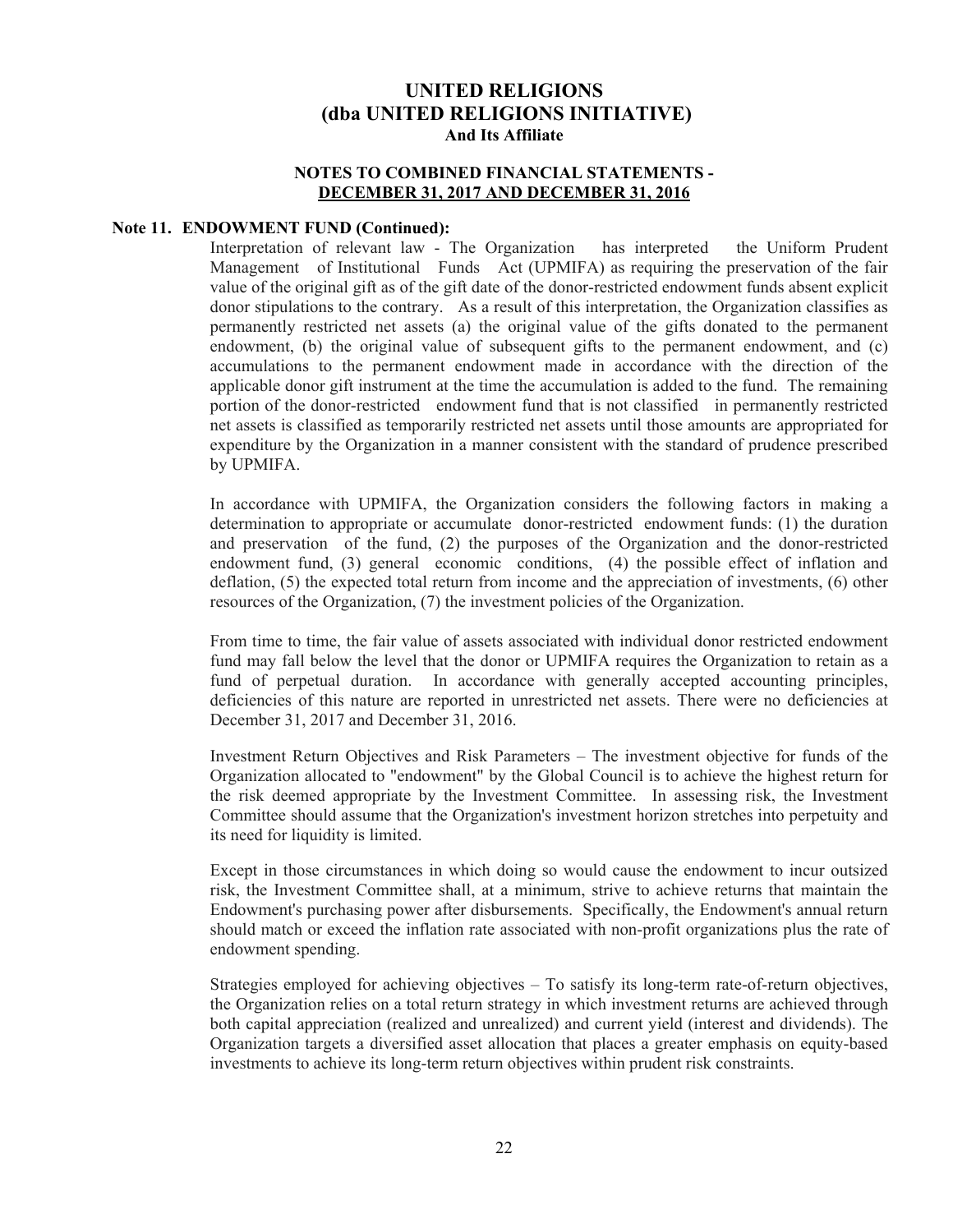### **NOTES TO COMBINED FINANCIAL STATEMENTS - DECEMBER 31, 2017 AND DECEMBER 31, 2016**

### **Note 11. ENDOWMENT FUND (Continued):**

Spending policy and how the investment objectives relate to spending policy – The Organization's investment policy provides for a conservative stream of income to preserve the value of the corpus in perpetuity. Authorized expenditures shall be no greater than 4% of the total market value of the respective three endowments in any fiscal year.

Changes in endowment net assets are as follows:

|                                         | Temporarily<br>Restricted |          |   | Permanently<br>Restricted |   | Total     |
|-----------------------------------------|---------------------------|----------|---|---------------------------|---|-----------|
|                                         |                           |          |   |                           |   |           |
| Endowment net assets, January 1, 2016   | S                         | 172,667  | S | 250,000                   | S | 422,667   |
| Contributions                           |                           |          |   |                           |   |           |
| Interest and dividends                  |                           | 28,771   |   |                           |   | 28,771    |
| Net gains (realized and unrealized)     |                           | 41,233   |   |                           |   | 41,233    |
| Endowment net assets, December 31, 2016 |                           | 242,671  |   | 250,000                   |   | 492,671   |
| Contributions                           |                           |          |   | 155,500                   |   | 155,500   |
| Reclassification - Hospitality Fund     |                           |          |   | 1,137,000                 |   | 1,137,000 |
| Releases                                |                           | (10,000) |   |                           |   | (10,000)  |
| Interest and dividends                  |                           | 46,206   |   |                           |   | 46,206    |
| Net gains (realized and unrealized)     |                           | 39,679   |   |                           |   | 39,679    |
| Endowment net assets, December 31, 2017 |                           | 318,556  |   | 1.542.500                 |   | 1.861.056 |

### **Note 12. FUNDRAISING EVENT:**

The following is a summary of revenues and expenses related to the 2017 and 2016 Circle of Light events:

|                                   | December 31,  |      |            |  |  |  |  |  |
|-----------------------------------|---------------|------|------------|--|--|--|--|--|
|                                   | 2017          | 2016 |            |  |  |  |  |  |
| Revenues and contributions:       |               |      |            |  |  |  |  |  |
| Donations                         | \$<br>129,186 | S    | 94,848     |  |  |  |  |  |
| In-kind donation                  | 5,880         |      |            |  |  |  |  |  |
| Sponsorships and revenue          | 154,295       |      | 152,240    |  |  |  |  |  |
| Total revenues and contributions  | 289,361       |      | 247,088    |  |  |  |  |  |
| Less expenses                     | (108, 293)    |      | (106, 757) |  |  |  |  |  |
| Net income from fundraising event | 181,068       |      | 140.33     |  |  |  |  |  |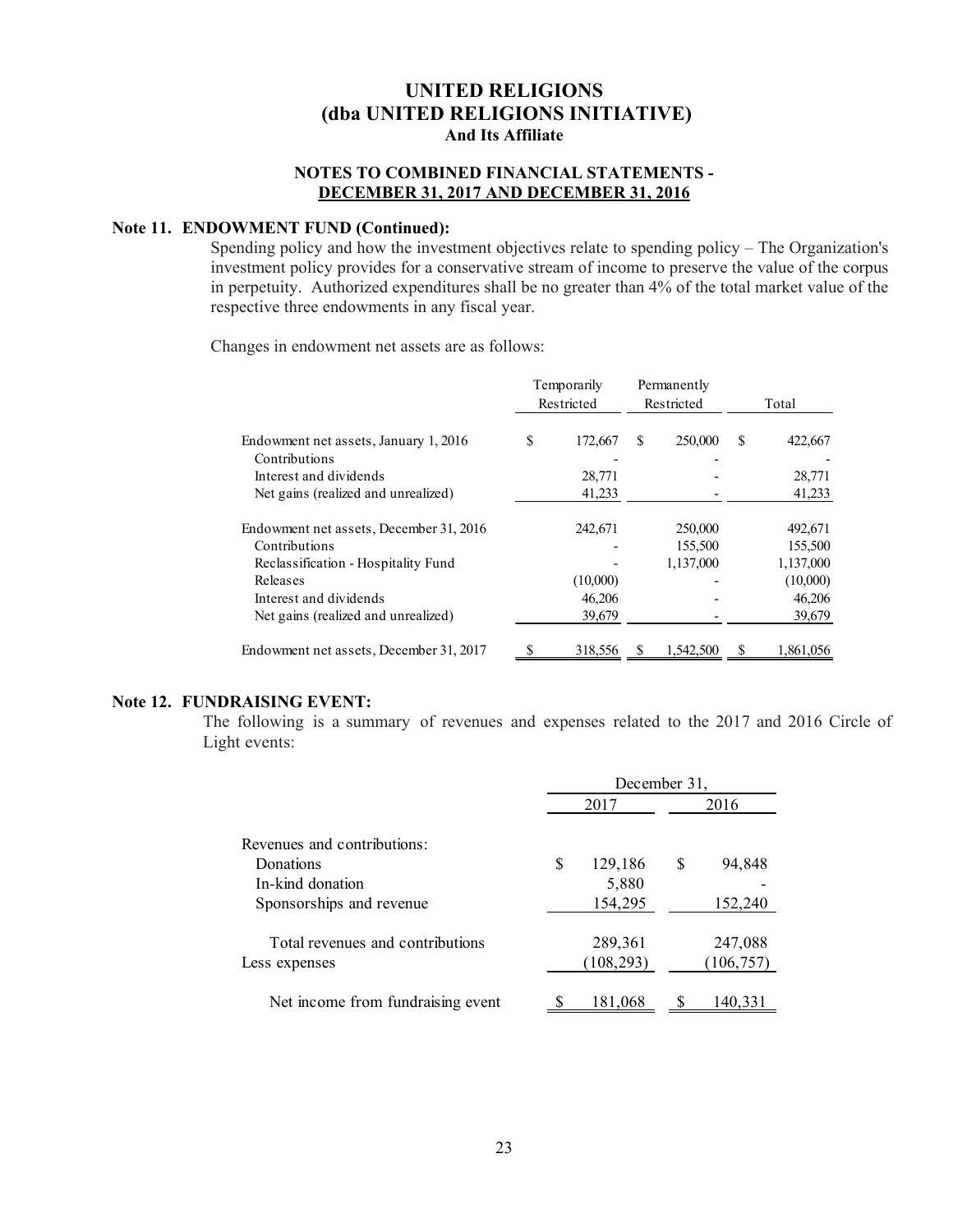### **NOTES TO COMBINED FINANCIAL STATEMENTS - DECEMBER 31, 2017 AND DECEMBER 31, 2016**

#### **Note 13. RETIREMENT PLAN:**

Multiemployer Plan - The Organization is a participant in The Church Pension Fund Clergy Pension Plan (the "Plan"), a multiemployer defined benefit plan. The only employee in the Plan is the Executive Director.

The Organization's contribution to the Plan for the years ended December 31, 2017 and December 31, 2016 amounted to \$34,441 and \$33,438, respectively. The Organization's contributions to the Plan do not represent more than 5% of the total contributions received by the Plan. The assessments for the years ended March 31, 2017 and March 31, 2016 (the Plan year) were 9% of the participant's compensation. Selected information regarding the Plan are as follows:

|                                                      | March 31.     |               |  |  |  |
|------------------------------------------------------|---------------|---------------|--|--|--|
|                                                      | 2017          | 2016          |  |  |  |
| Net assets available for benefits                    | \$164,625,629 | \$147,226,725 |  |  |  |
| Actuarial present value of accumulated plan benefits | \$200,054,000 | \$201,330,000 |  |  |  |
| Indicated level of funding                           | 75%           | 75%           |  |  |  |

The Plan is not required to file Form 5500; therefore, certain information is not required to be made available publicly. If the Organization withdraws its participation in the Plan, the Organization is not subject to withdrawal liability under the current terms of the Plan. To the extent that the Plan is underfunded, the Organization's future contributions to the Plan may increase to cover retirement benefits of employees of other organizations participating in the Plan.

Other plans - In 2012, the Organization adopted the United Religions Initiative 403(b) Plan. Eligible employees are able to participate in the Plan on their first day of employment. The employer matches 5% of salary semi-monthly for each employee after 1 year of employment, and if an employee contributes at least of 4% of salary the employer will match an additiona1 4%.

Total contribution expense to the Plan for the years ended December 31, 2017 and December 31, 2016 amounted to \$87,451 and \$66,625, respectively.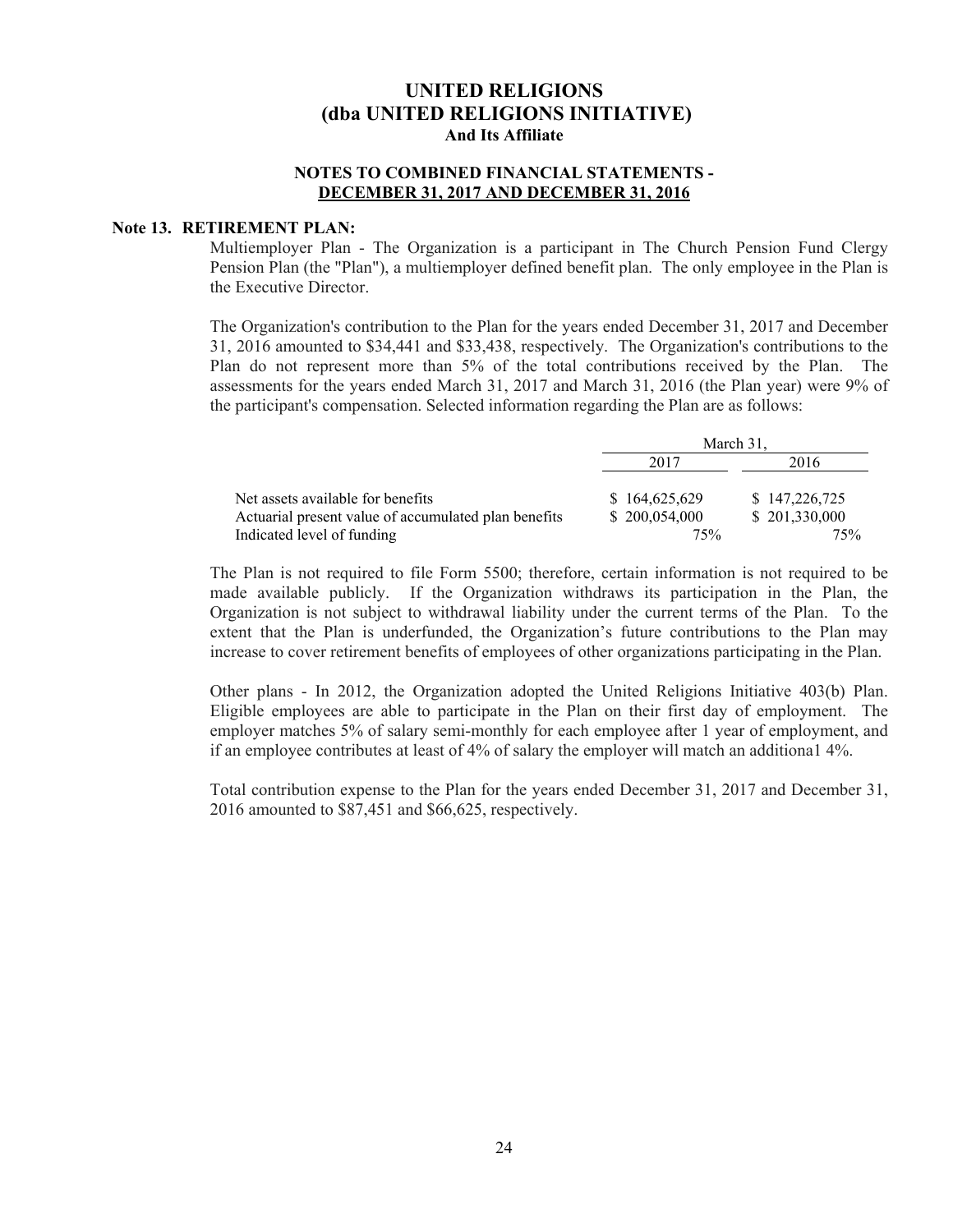### **NOTES TO COMBINED FINANCIAL STATEMENTS - DECEMBER 31, 2017 AND DECEMBER 31, 2016**

### **Note 14. COMMITMENTS AND CONTINGENCIES:**

#### Commitments:

The Organization leases office space in San Francisco under a lease which expires in April 2022. Monthly payments under the lease start at \$14,187 and increase 3.0% at the end of each lease year. The Organization has the ability to exercise a one-time early termination option in April 2020. Total rent expense (including building operating expenses) for the years ended December 31, 2017 and December 31, 2016 amounted to \$183,204 and \$177,072, respectively.

The Organization leases a copier under an operating lease expiring on March 31, 2020. Monthly payments under the lease are \$668 per month.

Minimum annual payments required under the leases are as follows:

| Year Ending<br>December 31,          |                                                          |
|--------------------------------------|----------------------------------------------------------|
| 2018<br>2019<br>2020<br>2021<br>2022 | \$<br>192,244<br>197,771<br>198,120<br>201,311<br>67,761 |
|                                      | 857,207                                                  |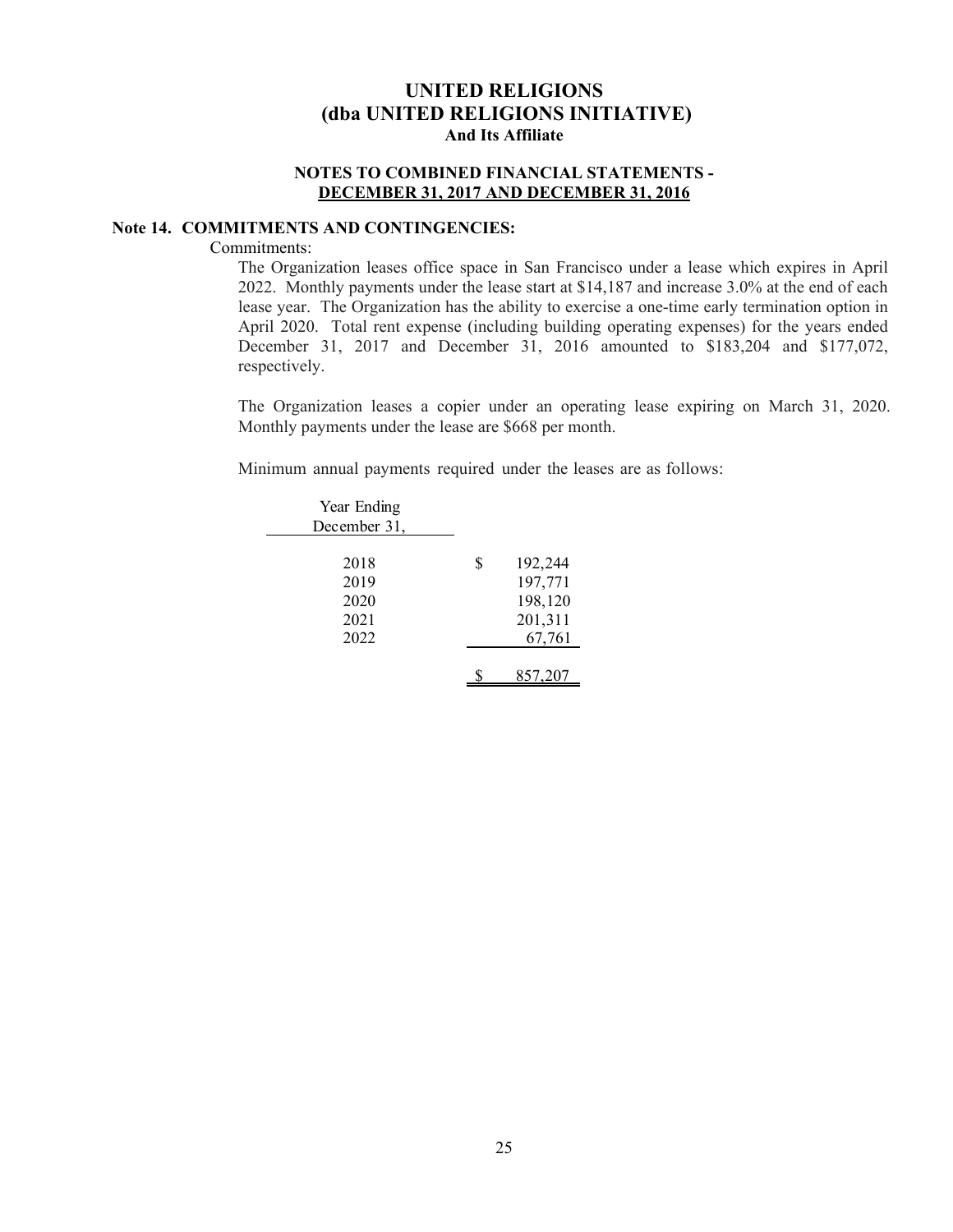## **SUPPLEMENTARY INFORMATION**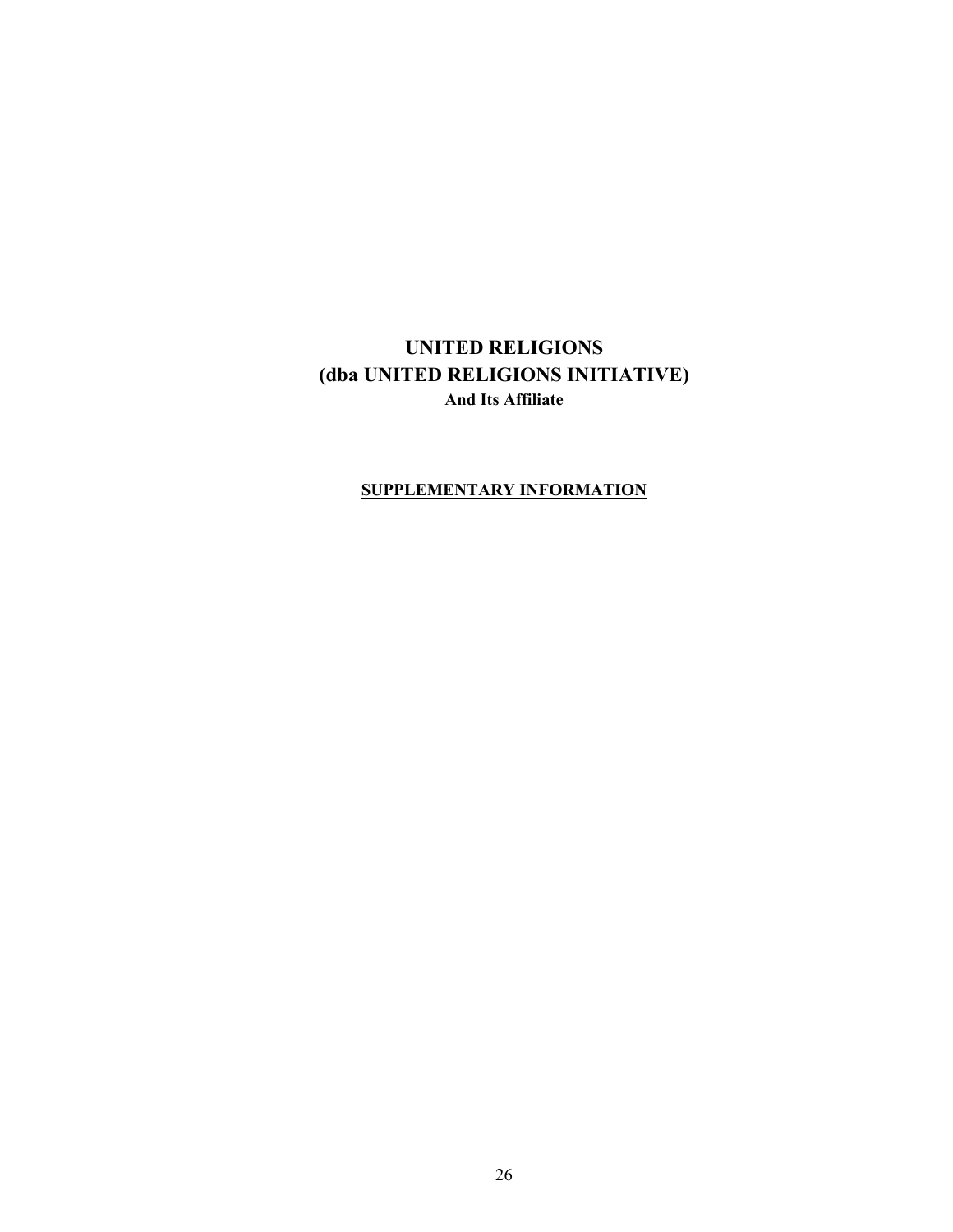## **COMBINING STATEMENT OF FINANCIAL POSITION – DECEMBER 31, 2017**

|                                               |                 | United       |                    |                |
|-----------------------------------------------|-----------------|--------------|--------------------|----------------|
|                                               | United          | Religions    |                    |                |
|                                               | Religions       | Initiative   |                    |                |
| <b>ASSETS</b>                                 | Initiative      | Foundation   | Eliminations       | Total          |
|                                               |                 |              |                    |                |
| <b>ASSETS:</b>                                |                 |              |                    |                |
| Cash and cash equivalents                     | \$<br>1,117,953 | $\mathbb{S}$ | \$                 | 1,117,953<br>S |
| Investments                                   | 5,426           |              |                    | 5,426          |
| Current portion of pledges receivable         | 794,739         |              |                    | 794,739        |
| Other receivables                             | 3,437           |              |                    | 3,437          |
| Prepaid expenses and other assets             | 61,515          |              |                    | 61,515         |
| TOTAL CURRENT ASSETS                          | 1,983,070       |              |                    | 1,983,070      |
| LONG-TERM:                                    |                 |              |                    |                |
| Due to/from Foundation                        | 8,558           | (8,558)      |                    |                |
| Investments restricted for long-term purposes |                 | 12,602,170   |                    | 12,602,170     |
| Pledges receivable                            | 96,636          | 3,784,740    |                    | 3,881,376      |
| Equipment and improvements - net              | 20,115          |              |                    | 20,115         |
| Intangible assets - net                       | 179,971         |              |                    | 179,971        |
| Interest in net assets of the Foundation      | 16,378,352      |              | (16,378,352)       |                |
| Deposits                                      | 24,369          |              |                    | 24,369         |
| <b>TOTAL ASSETS</b>                           | \$18,691,071    | \$16,378,352 | (16,378,352)<br>S  | \$18,691,071   |
| <b>LIABILITIES AND NET ASSETS</b>             |                 |              |                    |                |
| <b>CURRENT LIABILITIES:</b>                   |                 |              |                    |                |
| Accounts payable and accrued expenses         | 51,132<br>\$    | \$           | \$                 | \$<br>51,132   |
| Accrued vacation                              | 77,421          |              |                    | 77,421         |
| Pledges payable                               |                 |              |                    |                |
| Deferred revenue                              | 28,400          |              |                    | 28,400         |
| TOTAL LIABILITIES (ALL CURRENT)               | 156,953         |              |                    | 156,953        |
| <b>NET ASSETS:</b>                            |                 |              |                    |                |
| Unrestricted                                  | 16,867,584      | 11,332,555   | (16,059,795)       | 12,140,344     |
| Temporarily restricted                        | 1,066,534       | 4,103,297    | (318, 557)         | 4,851,274      |
| Permanently restricted                        | 600,000         | 942,500      |                    | 1,542,500      |
| <b>TOTAL NET ASSETS</b>                       | 18,534,118      | 16,378,352   | (16, 378, 352)     | 18,534,118     |
| <b>TOTAL LIABILITIES AND NET ASSETS</b>       | \$18,691,071    | \$16,378,352 | (16,378,352)<br>\$ | \$18,691,071   |